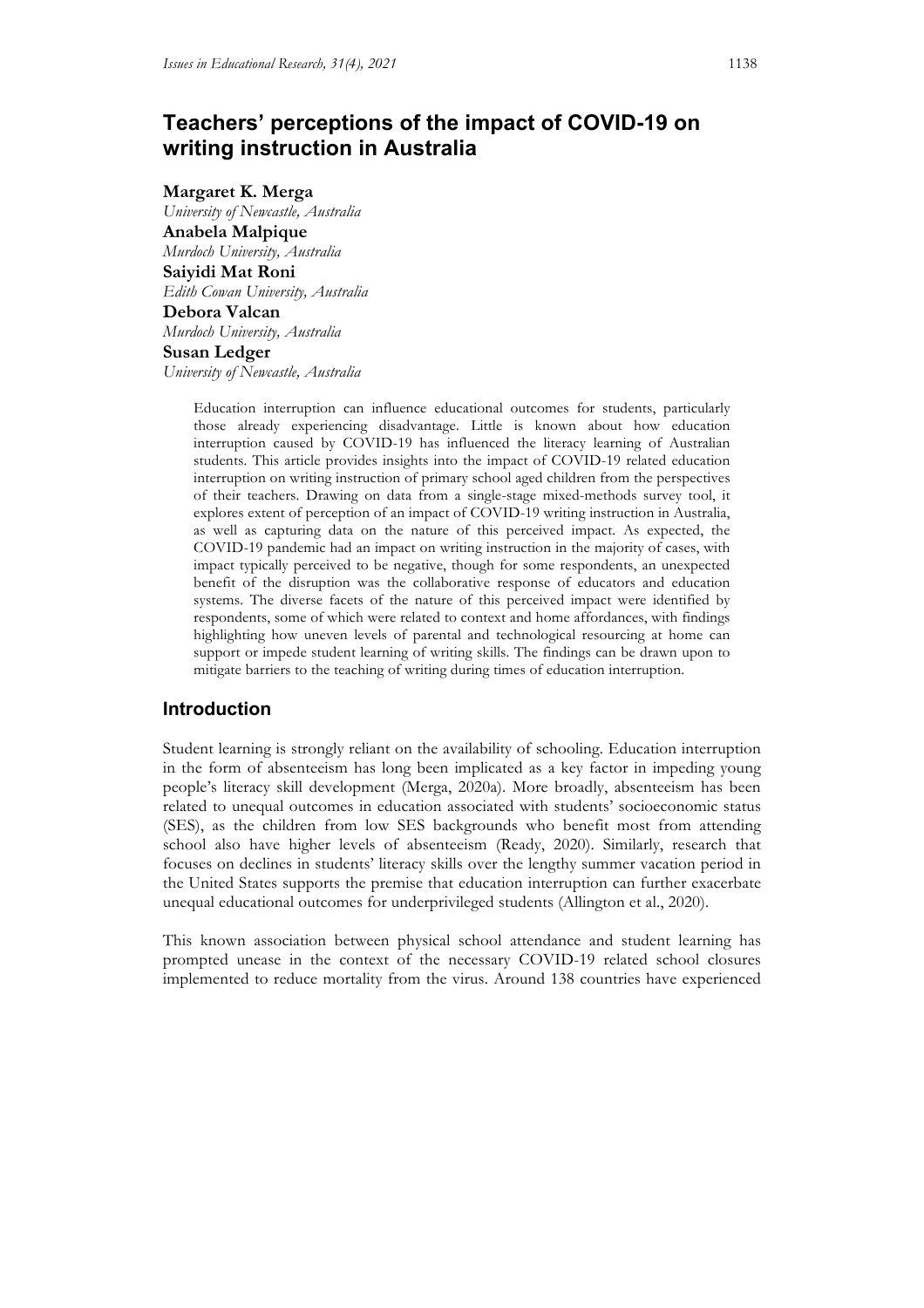nation-wide school closures, and school closures have affected around 80% of all children in the world (Dietrich et al., 2021). Just as there have been notable differences in the ways individual countries have adjusted their delivery of schooling during the COVID-19 pandemic, there has also been variation within countries. In the USA, remote instruction has varied greatly both between and within states (Klugman & Ho, 2020), and the situation in Australian states and territories has been similar. As noted by Sacks et al. (2020), "in Australia, K-12 schools have experienced interruptions in every state and territory, although the extent and period of closures have varied significantly across jurisdictions", however, "in early May, only 3 percent of children in Victorian government schools were in attendance, whereas the Northern Territory had returned to normal levels of 79 per cent" (para. 1). At the beginning of Term 2, 2020, schools across Australian states and territories in Australia had widely varying policies (see Table 1 in Ewing & Vu, 2020). Western Australia's hard border closure continued beyond the state's first lockdown, which arguably contributed to a nearly 10-month long period of no locally acquired cases. However, Victoria, and specifically, the city of Melbourne endured a second lengthy lockdown which lasted for 112 days from 7 July 2020 to 27 Oct 2020 (British Broadcasting Corporation, 2020).

Recently attempts have been made to assess potential impacts of COVID-19 related education interruption. Projections using varying timeframes as the basis of estimates have attempted to quantify the impact of this learning loss on students' economic prosperity. A working paper from the World Bank found that without "effective remedial action, each student from today's cohort in primary and secondary school could face, on average, a reduction of \$872 in yearly earnings. This is approximately equivalent to \$16,000 over a student's work life at present value" (Azevedo et al., 2020, p. 4). Research has also focused on impacts on students' academic gains. Based on estimates from previous research on the impacts of absenteeism and summer vacation learning loss on student reading performance, Kuhfeld et al. (2020) contended that

… compared with a typical academic year, students will likely (a) not have grown as much during the truncated 2019-2020 academic year and (b) will likely lose more of those gains due to extended time out of school. Based on our COVID Slide projections, students who did not receive remote instruction in the spring would begin this fall with approximately 63% to 68% of the learning gains in reading relative to a typical school year (p. 560)

It is worth noting that the obvious issue in conflating COVID-19 pandemic related school closures with absenteeism and summer vacation periods is that in many cases, education interruption in COVID-19 related closures does not involve total exclusion from schooldirected learning. Rather, it often entails a shift to remote, home learning that may be supported by educators and family members to widely varying degrees. This is why we have employed the term 'education interruption' rather than 'education cessation', as interruption encompasses both stoppage and hindering of an activity. It is also noteworthy that COVID-19 pandemic related education interruption experienced by students may vary significantly in length with that encountered in absenteeism and summer vacation scenarios, though "early indications suggest that remote instruction has been a poor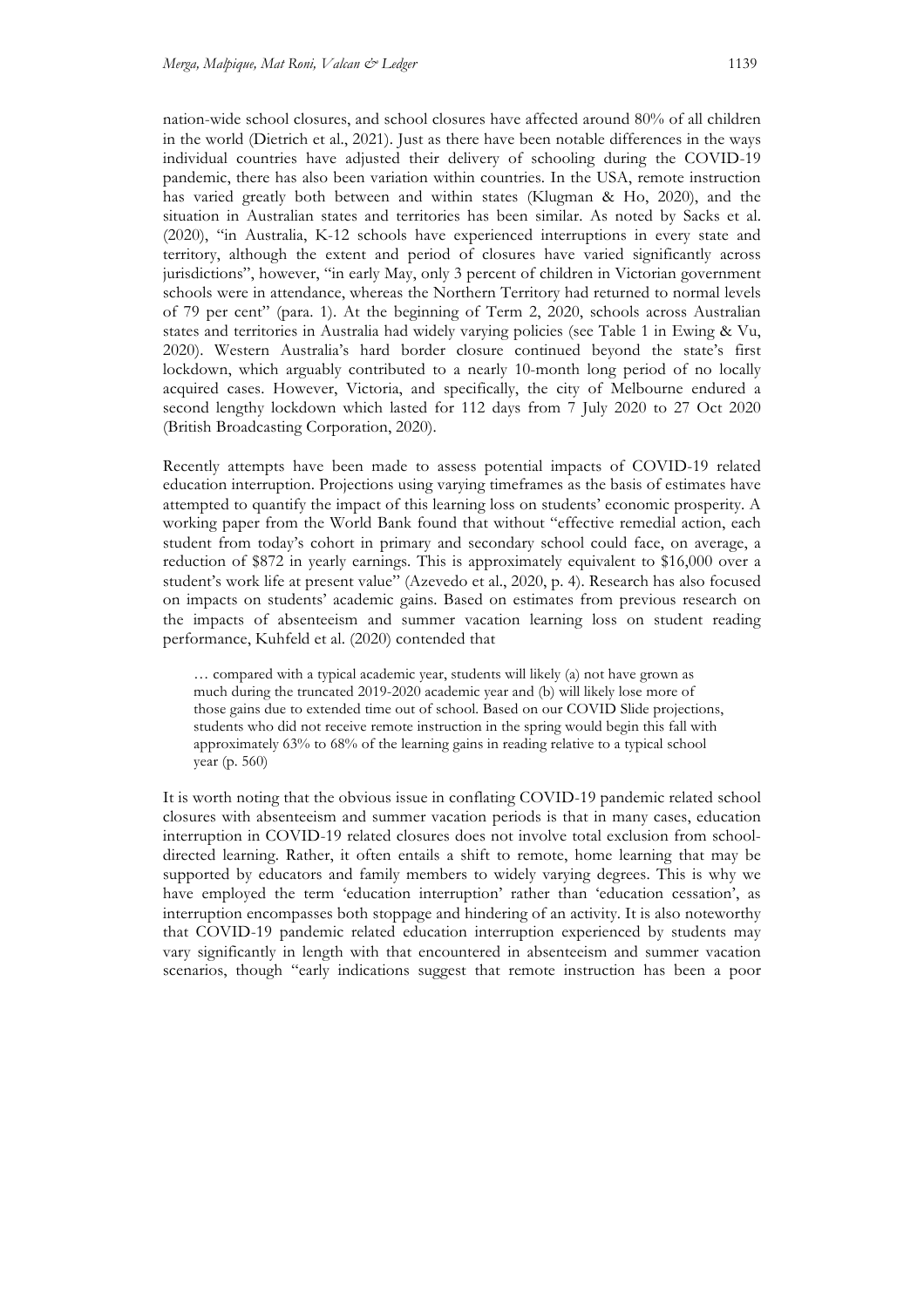substitute for in-person schooling for many students" (Domina et al., 2021, p. 1), and therefore some degree of association between absenteeism and education interruption may be inferred.

Concerns about the possible impact of school closures on student learning prompted the Australian Government to investigate the potential impact of home learning on the educational outcomes of disadvantaged students (Australian Government Department of Education, Skills and Employment, 2021). These research papers explored probable adverse impacts of education interruption in Australia, noting that it has "the potential to result in poorer educational outcomes for almost half of Australian primary and secondary students if continued for an extended period", and that "students at particular risk of poorer learning outcomes include those from low socioeconomic backgrounds, those with English as a second language, those with special learning needs and those in rural and remote areas" (Finkel, 2020, p. 1). However, given the currency of recent events, there is very little research that explores the impact of COVID-19 education interruption on literacy instruction, and this research is imperative as the effects of COVID-19 and chances of further education interruption are ongoing, and indeed, beyond the current pandemic, it is likely that future episodes of *en masse* education interruption may occur (Centers for Disease Control and Prevention, 2020).

Writing skill instruction in primary school is vital for establishing a functional foundation in a literacy dimension that is a cornerstone for communicative competence, both in the early years and beyond. As noted by Mackenzie and Hemmings (2014), "by eight years of age, children spend up to half of their school day engaged in writing tasks suggesting that those who find learning to write difficult may be disadvantaged" (p. 41). Declining scores in high stakes testing of writing in Australia (Thomas, 2020) and concern about students' writing development across the globe (Graham & Rijlaarsdam, 2016) have increased attention to the need for student exposure to high quality writing instruction. Projections and reports on the impact of COVID-19 pandemic related education interruption have tended to focus on reading rather than writing (e.g., Kuhfeld, et al., 2020), and therefore very little is known about how instruction in this area may have been affected on a pragmatic level. Writing instruction in the early years is strongly related to students' writing development and performance (Darling-Hammond, 1998; Graham, 2019), with writing a fundamental skill, increasingly recognised as critical in fostering students' success in school and beyond (Graham, 2019). In Australia, researchers have also suggested that writing instruction is key to promoting effective writing development and performance (Christensen, 2005), with findings from a recent study supporting an association between types of writing instruction (i.e., planning and revising), and writing performance in Year 1 students (Malpique, Pino-Pasternak & Roberto, 2020).

The purpose of the Australia-wide *Teaching writing for all in primary education* project (hereafter the Project) was to investigate primary school teachers' preparedness, practices and perceptions of writing and writing instruction, while also examining instructional adaptations for struggling writers. Teachers are essential informants given that "teachers' support is critical to children's writing development" (Mackenzie, Scull & Munzie, 2013, p. 387). In order to gain insights into how education interruption related to the COVID-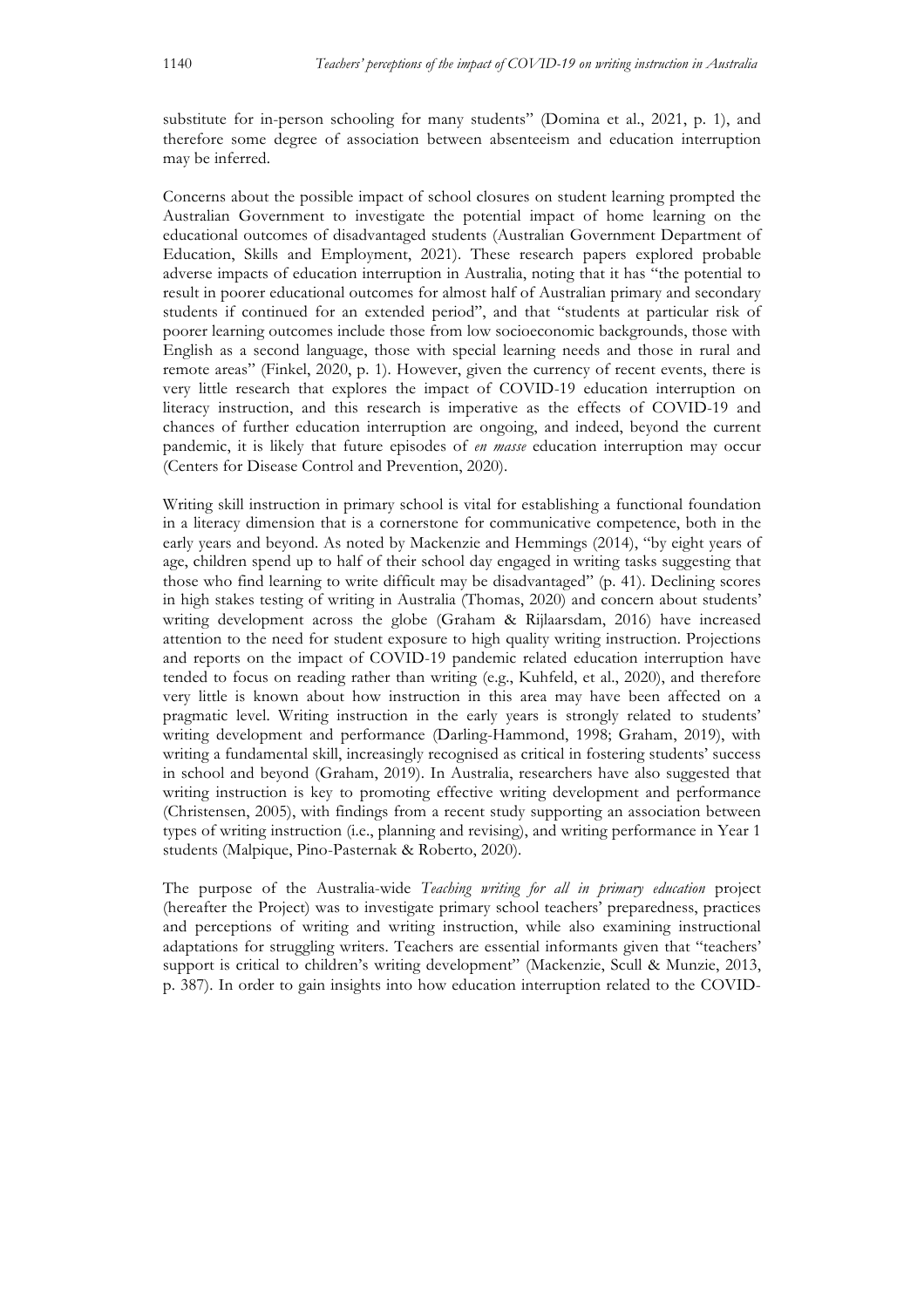19 pandemic has influenced writing instruction, the Project also sought to investigate the following research questions (RQs):

- 1. Has the COVID-19 pandemic affected writing instruction?
- 2. Where an effect has been noted, how has COVID-19 pandemic affected writing instruction?

## **Methods**

The Project involved collection of both qualitative and quantitative data in a single-tool, single-stage mixed-methods approach. This tool included quantitative survey items to enable generalisation of views within the sample, and qualitative items to allow for explanations behind the quantitative findings, and further exploration of novel issues (Mat Roni, Merga & Morris, 2020). Due to this approach, and the nature of the research as dealing with pertinent, real-world issues, this research aligns best with a pragmatic viewpoint. Pragmatism "offers an alternative worldview to those of positivism/postpositivism and constructivism and focuses on the problem to be researched and the consequences of the research" (Feilzer, 2010, p. 7). After institutional ethics approvals were granted, primary school teachers were recruited through social media and professional associations. They were asked to complete a survey with closed and opened-ended questions assessing their perceptions of the aforementioned dimensions of the project. The project's approach to the study of classrooms practices via survey assumes that teachers are aware of the elements of their teaching and are able to relate this knowledge to questions about their teaching practices (Cutler & Graham, 2008).

The Project was seriously impacted upon by education interruption caused by the pandemic; however, it also offered a new opportunity to capture novel data around the impact of education interruption on writing instruction. Prior to commencing data collection, we requested amendment of our original institutional ethics approvals and secured funder support to add items to the survey in order to seize this research opportunity for the pragmatic goal of collecting early data about the impact of COVID-19 on writing instruction in Australian primary schools. Approvals were granted, and the following survey items were added as a unique subsection within the survey tool reported on here.

- 1. Has COVID-19 affected writing instruction in your class? (dichotomous yes/no question)
- 2. How has COVID-19 affected writing instruction in your class? (open question)

This paper reports solely on responses to these two questions. Skip logics were programmed into the survey to ensure that only respondents who indicated that COVID-19 had affected writing instruction were directed to this second explanatory question.

Survey responses were collected between 24 May 2020 and 1 November, 2020. The survey had N=310 respondents to the relevant items, and we used *GPower* (Faul et al.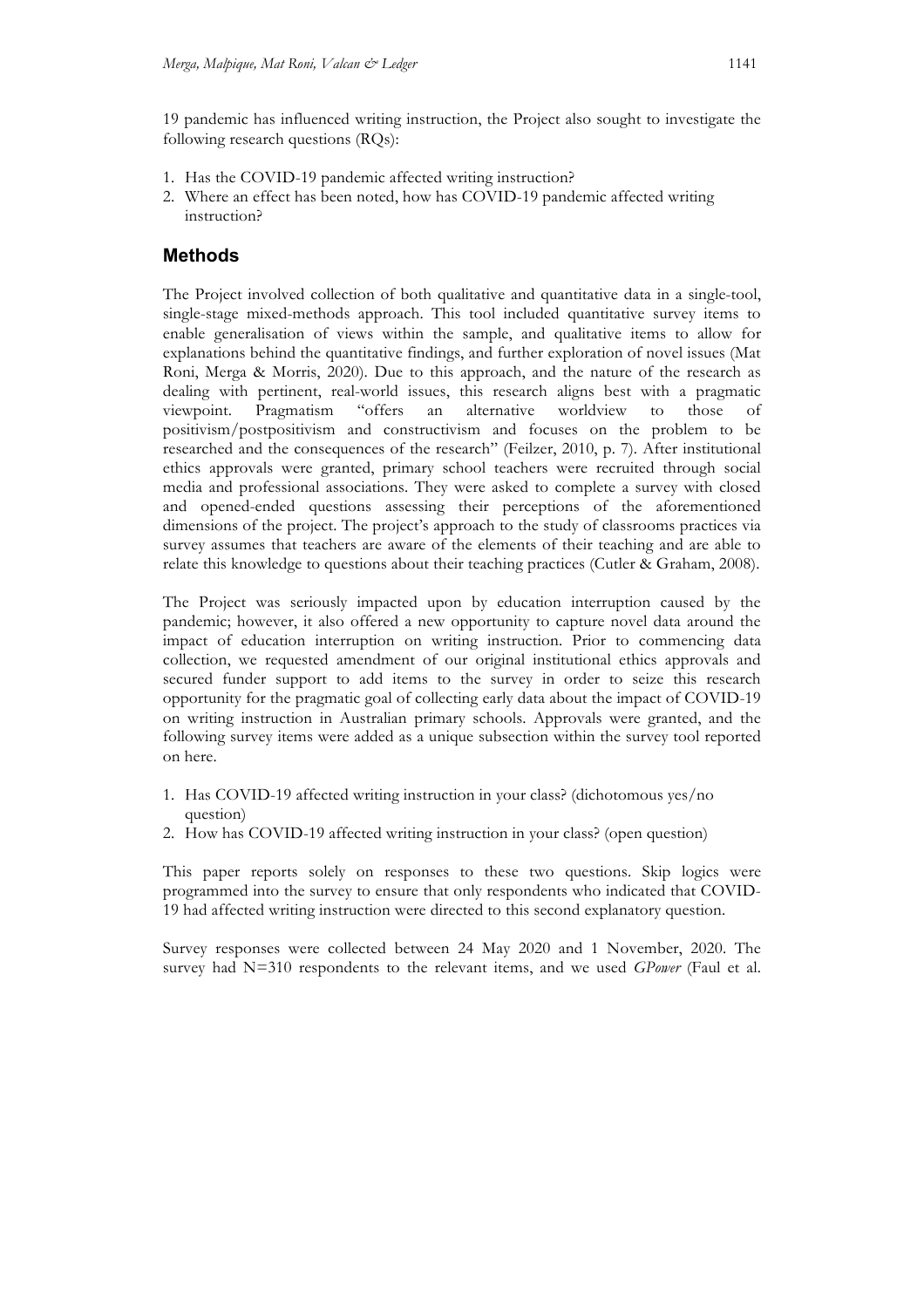2009) to determine a minimum sample size needed for statistical analysis. We then applied Cohen's convention of a medium effect size threshold of .30 (Cohen, 1998), with a 95% confidence interval, and found that the suggested threshold would be  $N = 138$ , a figure comfortably exceeded by the  $N = 310$  sample in this instance. Respondents were from a range of geographic contexts within Australia, as per Table 1 below.

| Gender<br>Female<br>272<br>87.7<br>Male<br>38<br>12.3<br>Other<br>$\overline{0}$<br>$\boldsymbol{0}$<br>$\overline{27}$<br>8.7<br>ACT<br>State/territory<br>48<br>where teaching<br><b>NSW</b><br>15.5<br>NT<br>22<br>7.1<br>QLD<br>31<br>10<br><b>SA</b><br>50<br>16.1<br><b>TAS</b><br>35<br>11.3<br><b>VIC</b><br>15<br>4.8<br>WA<br>82<br>26.5<br>Level of<br>$\overline{5}$<br>Vocational<br>1.6<br>educational<br>Bachelor<br>179<br>57.7<br>attainment<br>Graduate diploma<br>78<br>25.2<br>44<br>Masters<br>14.2<br>$\overline{4}$<br>1.3<br>Doctorate<br>Years of teaching<br>10<br>$<$ 3<br>3.2<br>experience<br>40<br>$3-6$<br>12.9<br>$7 - 10$<br>63<br>20.3<br>28<br>$11 - 14$<br>9<br>55<br>$15 - 18$<br>17.7<br>45<br>19-22<br>14.5<br>$23 - 26$<br>33<br>10.6<br>$27 - 30$<br>21<br>6.7<br>15<br>>30<br>4.8<br>42<br>Year groups<br>13.5<br>$\mathbf{1}$<br>currently taught<br>56<br>2<br>18.1<br>3<br>47<br>15.2<br>$\overline{4}$<br>60<br>19.4<br>5<br>57<br>18.4<br>6<br>48<br>15.5 | Characteristic |  | No. | $\frac{0}{0}$ |
|----------------------------------------------------------------------------------------------------------------------------------------------------------------------------------------------------------------------------------------------------------------------------------------------------------------------------------------------------------------------------------------------------------------------------------------------------------------------------------------------------------------------------------------------------------------------------------------------------------------------------------------------------------------------------------------------------------------------------------------------------------------------------------------------------------------------------------------------------------------------------------------------------------------------------------------------------------------------------------------------------------|----------------|--|-----|---------------|
|                                                                                                                                                                                                                                                                                                                                                                                                                                                                                                                                                                                                                                                                                                                                                                                                                                                                                                                                                                                                          |                |  |     |               |
|                                                                                                                                                                                                                                                                                                                                                                                                                                                                                                                                                                                                                                                                                                                                                                                                                                                                                                                                                                                                          |                |  |     |               |
|                                                                                                                                                                                                                                                                                                                                                                                                                                                                                                                                                                                                                                                                                                                                                                                                                                                                                                                                                                                                          |                |  |     |               |
|                                                                                                                                                                                                                                                                                                                                                                                                                                                                                                                                                                                                                                                                                                                                                                                                                                                                                                                                                                                                          |                |  |     |               |
|                                                                                                                                                                                                                                                                                                                                                                                                                                                                                                                                                                                                                                                                                                                                                                                                                                                                                                                                                                                                          |                |  |     |               |
|                                                                                                                                                                                                                                                                                                                                                                                                                                                                                                                                                                                                                                                                                                                                                                                                                                                                                                                                                                                                          |                |  |     |               |
|                                                                                                                                                                                                                                                                                                                                                                                                                                                                                                                                                                                                                                                                                                                                                                                                                                                                                                                                                                                                          |                |  |     |               |
|                                                                                                                                                                                                                                                                                                                                                                                                                                                                                                                                                                                                                                                                                                                                                                                                                                                                                                                                                                                                          |                |  |     |               |
|                                                                                                                                                                                                                                                                                                                                                                                                                                                                                                                                                                                                                                                                                                                                                                                                                                                                                                                                                                                                          |                |  |     |               |
|                                                                                                                                                                                                                                                                                                                                                                                                                                                                                                                                                                                                                                                                                                                                                                                                                                                                                                                                                                                                          |                |  |     |               |
|                                                                                                                                                                                                                                                                                                                                                                                                                                                                                                                                                                                                                                                                                                                                                                                                                                                                                                                                                                                                          |                |  |     |               |
|                                                                                                                                                                                                                                                                                                                                                                                                                                                                                                                                                                                                                                                                                                                                                                                                                                                                                                                                                                                                          |                |  |     |               |
|                                                                                                                                                                                                                                                                                                                                                                                                                                                                                                                                                                                                                                                                                                                                                                                                                                                                                                                                                                                                          |                |  |     |               |
|                                                                                                                                                                                                                                                                                                                                                                                                                                                                                                                                                                                                                                                                                                                                                                                                                                                                                                                                                                                                          |                |  |     |               |
|                                                                                                                                                                                                                                                                                                                                                                                                                                                                                                                                                                                                                                                                                                                                                                                                                                                                                                                                                                                                          |                |  |     |               |
|                                                                                                                                                                                                                                                                                                                                                                                                                                                                                                                                                                                                                                                                                                                                                                                                                                                                                                                                                                                                          |                |  |     |               |
|                                                                                                                                                                                                                                                                                                                                                                                                                                                                                                                                                                                                                                                                                                                                                                                                                                                                                                                                                                                                          |                |  |     |               |
|                                                                                                                                                                                                                                                                                                                                                                                                                                                                                                                                                                                                                                                                                                                                                                                                                                                                                                                                                                                                          |                |  |     |               |
|                                                                                                                                                                                                                                                                                                                                                                                                                                                                                                                                                                                                                                                                                                                                                                                                                                                                                                                                                                                                          |                |  |     |               |
|                                                                                                                                                                                                                                                                                                                                                                                                                                                                                                                                                                                                                                                                                                                                                                                                                                                                                                                                                                                                          |                |  |     |               |
|                                                                                                                                                                                                                                                                                                                                                                                                                                                                                                                                                                                                                                                                                                                                                                                                                                                                                                                                                                                                          |                |  |     |               |
|                                                                                                                                                                                                                                                                                                                                                                                                                                                                                                                                                                                                                                                                                                                                                                                                                                                                                                                                                                                                          |                |  |     |               |
|                                                                                                                                                                                                                                                                                                                                                                                                                                                                                                                                                                                                                                                                                                                                                                                                                                                                                                                                                                                                          |                |  |     |               |
|                                                                                                                                                                                                                                                                                                                                                                                                                                                                                                                                                                                                                                                                                                                                                                                                                                                                                                                                                                                                          |                |  |     |               |
|                                                                                                                                                                                                                                                                                                                                                                                                                                                                                                                                                                                                                                                                                                                                                                                                                                                                                                                                                                                                          |                |  |     |               |
|                                                                                                                                                                                                                                                                                                                                                                                                                                                                                                                                                                                                                                                                                                                                                                                                                                                                                                                                                                                                          |                |  |     |               |
|                                                                                                                                                                                                                                                                                                                                                                                                                                                                                                                                                                                                                                                                                                                                                                                                                                                                                                                                                                                                          |                |  |     |               |
|                                                                                                                                                                                                                                                                                                                                                                                                                                                                                                                                                                                                                                                                                                                                                                                                                                                                                                                                                                                                          |                |  |     |               |
|                                                                                                                                                                                                                                                                                                                                                                                                                                                                                                                                                                                                                                                                                                                                                                                                                                                                                                                                                                                                          |                |  |     |               |
|                                                                                                                                                                                                                                                                                                                                                                                                                                                                                                                                                                                                                                                                                                                                                                                                                                                                                                                                                                                                          |                |  |     |               |
|                                                                                                                                                                                                                                                                                                                                                                                                                                                                                                                                                                                                                                                                                                                                                                                                                                                                                                                                                                                                          |                |  |     |               |

Table 1: Respondent characteristics ( $N = 310$ )

We employed a range of analytic approaches appropriate to our RQs. While addressing RQ1 simply involved reporting on data in response to a dichotomous item (yes/no), RQ2 was concerned with how the COVID-19 pandemic has affected writing instruction, and we analysed the 115 text responses that provided explanation of this impact. A hybrid content analysis approach was employed which involves both qualitative and quantitative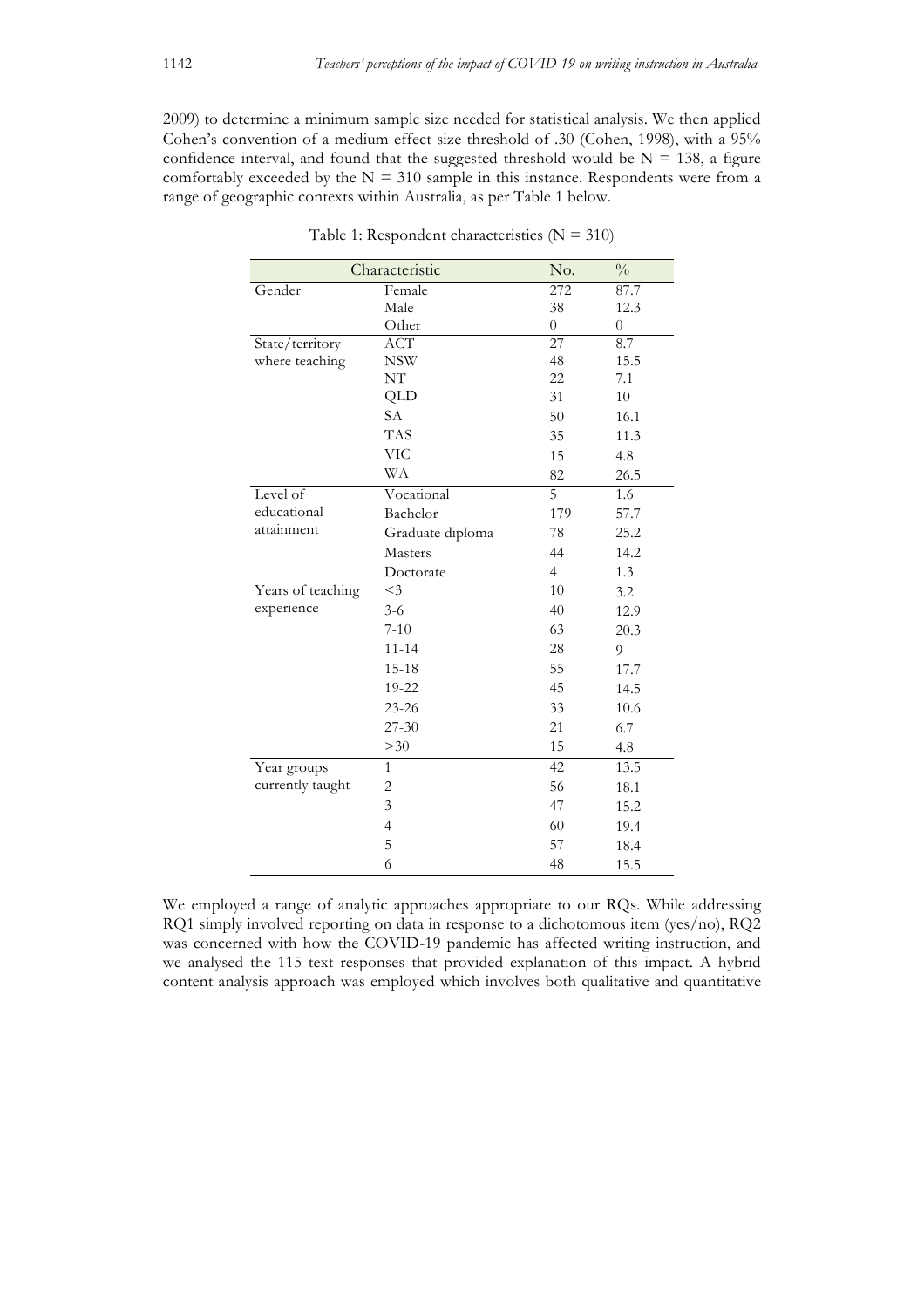content analysis to meet the specific research purpose (White & Marsh, 2006). These data are then presented in a joint display (Table 2), where the quantitative data that are presented alongside the qualitative data, facilitating integration of these data (Guetterman, Fetters & Creswell, 2015).

In this hybrid content analysis approach, first the text responses were analysed using an iterative thematic coding approach to enable the influences of COVID-19 pandemic to emerge from the data through inductive analysis (Kondracki, Wellman & Amundson, 2002). This involved "iterative reading of the data to identify emerging recurring salient themes" (Merga, 2020b, p. 5). Once themes coalesced through this iterative process, a deductive analysis determined the frequency of themes within the qualitative data (with one being the maximum count per respondent) as a theme count across respondents. This gives the reader a sense of the level of salience of recurring themes within the sample, while not implying that findings have broader statistical probabilistic generalisability. We applied a very low salience criteria threshold for inclusion of themes (themes must be common to at least two respondents), as this is early exploratory work, and therefore it was desirable to collect a breadth of impacts of the COVID-19 pandemic on writing instruction for primary students. As per Table 2, we present these findings in relation to each theme with a summative theme scope that we have generated to give the reader a sense of what was incorporated into the theme across the breadth of responses. We also provide the aforementioned count across respondents, the percentage of responses the theme was found in, and a verbatim or very lightly edited verbatim (with meaning carefully preserved) text example to give the reader insight into how the theme was presented in its native context as a response.

## **Results**

### **Has the COVID-19 pandemic affected writing instruction?**

The majority of respondents indicated that COVID-19 had affected writing instruction in their class, with 225 of 310 respondents to this item selecting Yes (72.6%).

#### **How has COVID-19 pandemic affected writing instruction?**

Insights into how the COVID-19 pandemic has affected writing instruction are detailed in Table 2.

# **Discussion**

#### **Perceived impact of COVID-19 pandemic on writing instruction and context**

As expected, the COVID-19 pandemic had an impact on writing instruction in the majority of cases, though 27.4% did not agree that there was an effect. Where an effect was reported, this impact was typically perceived to be negative, though as we explore further herein, not universally so.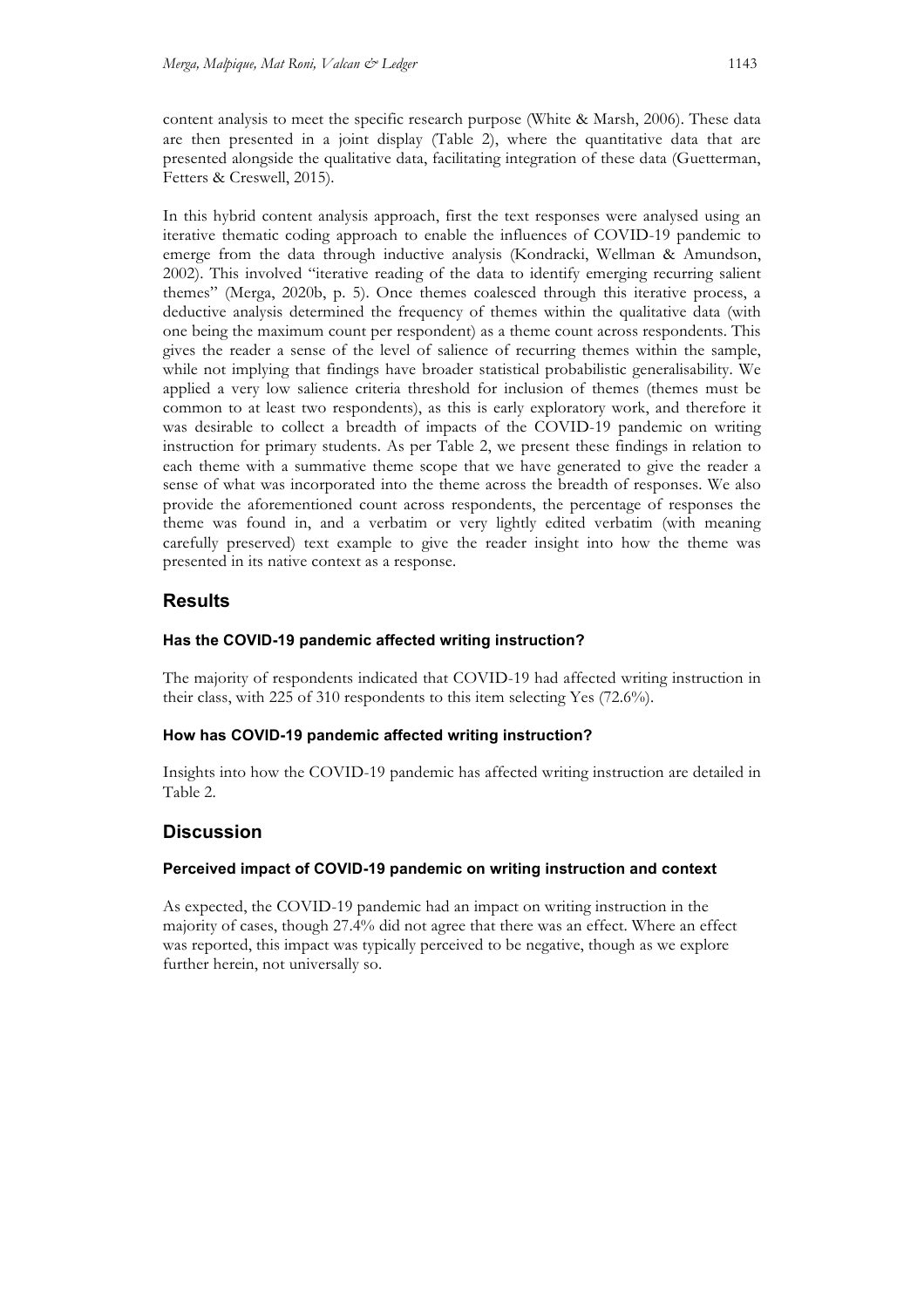| Theme         | Theme scope                                        | $No.*$ | $\sqrt[0]{\phantom{.}}_0$ | Text example                             |
|---------------|----------------------------------------------------|--------|---------------------------|------------------------------------------|
| Interruption, | There was less time for writing                    | 64     |                           | 55.6 Too much is done from home, and     |
|               | regression and instruction. There was a focus on   |        |                           | when children return to school, they     |
| curricular    | familiar tasks and skills rather than              |        |                           | clearly need more time to revise the     |
| adjustment    | introduction of new ones. In some                  |        |                           | basics than ever. Huge interruption      |
|               | cases, there was no writing                        |        |                           | to our normal routine. (R52)             |
|               | instruction during periods of                      |        |                           |                                          |
|               | education interruption. Routines                   |        |                           |                                          |
|               | were interrupted and planned                       |        |                           |                                          |
|               | curricular delivery needed                         |        |                           |                                          |
|               | adjustment. Children's writing                     |        |                           |                                          |
|               | skills regressed, and new material                 |        |                           |                                          |
|               | covered online had to be re-taught                 |        |                           |                                          |
|               | once classrooms reopened.                          |        |                           |                                          |
|               | Limitations on There was less explicit instruction | 36     |                           | 31.3 Although students submitted work    |
| instructional | and limited learning facilitated                   |        |                           | daily and feedback was provided in       |
| approach**    | through peer interaction. Teachers                 |        |                           | written form daily, my students are      |
|               | adjusted their instructional                       |        |                           | too young to understand how to           |
|               | approaches, such as through                        |        |                           | check their feedback and then            |
|               | creation of instructional videos to                |        |                           | understand what to do with it. Face      |
|               | explain key features of writing.                   |        |                           | to face teaching allows for a            |
|               |                                                    |        |                           | conversation about the student's         |
|               |                                                    |        |                           | writing and you can ensure they          |
|               |                                                    |        |                           | understand how to improve what           |
|               |                                                    |        |                           | they have written. (R87)                 |
| Device        | Students may have unequal and                      | 35     |                           | 30.4. especially in the beginning of the |
| reliance and  | unreliable access to devices and                   |        |                           | year, with constant changes in           |
| limitations   | Internet within their homes. Not                   |        |                           | delivery, (this is a) good moment to     |
|               | all students had access to online                  |        |                           | understand the constraints of            |
|               | learning, and some had their                       |        |                           | trusting computers only. Most of my      |
|               | learning supported by telephone                    |        |                           | students didn't have a computer to       |
|               | or physical delivery of learning                   |        |                           | work from home (shared PCs only          |
|               | materials. Students became reliant                 |        |                           | most of them). I can imagine the         |
|               | on device-related supp-orts (e.g.,                 |        |                           | impact of continuing remote              |
|               | spell check) rather than developing                |        |                           | teaching for the whole year. Not         |
|               | the skills and approaches needed                   |        |                           | positive, at least in regional and       |
|               | to perform these tasks. Lower                      |        |                           | remote areas such as ours. (R74)         |
|               | achieving students were not always                 |        |                           |                                          |
|               | avail-able for support sessions                    |        |                           |                                          |
|               | designed to assist them. Teachers                  |        |                           |                                          |
|               | of children too young to                           |        |                           |                                          |
|               | independently use devices for                      |        |                           |                                          |
|               | learning at home found device                      |        |                           |                                          |
|               | reliance particularly challenging.                 |        |                           |                                          |
| Meeting       | Differentiation was often not                      | 29     |                           | 25.2 Little one-to-one support: kids who |
| individual    | possible, and provision of                         |        |                           | struggled with writing will definitely   |
| needs         | individual support and feedback                    |        |                           | be behind. (R91)                         |
|               | was limited.                                       |        |                           |                                          |

# Table 2: Influence of COVID-19 pandemic on writing instruction (115 respondents)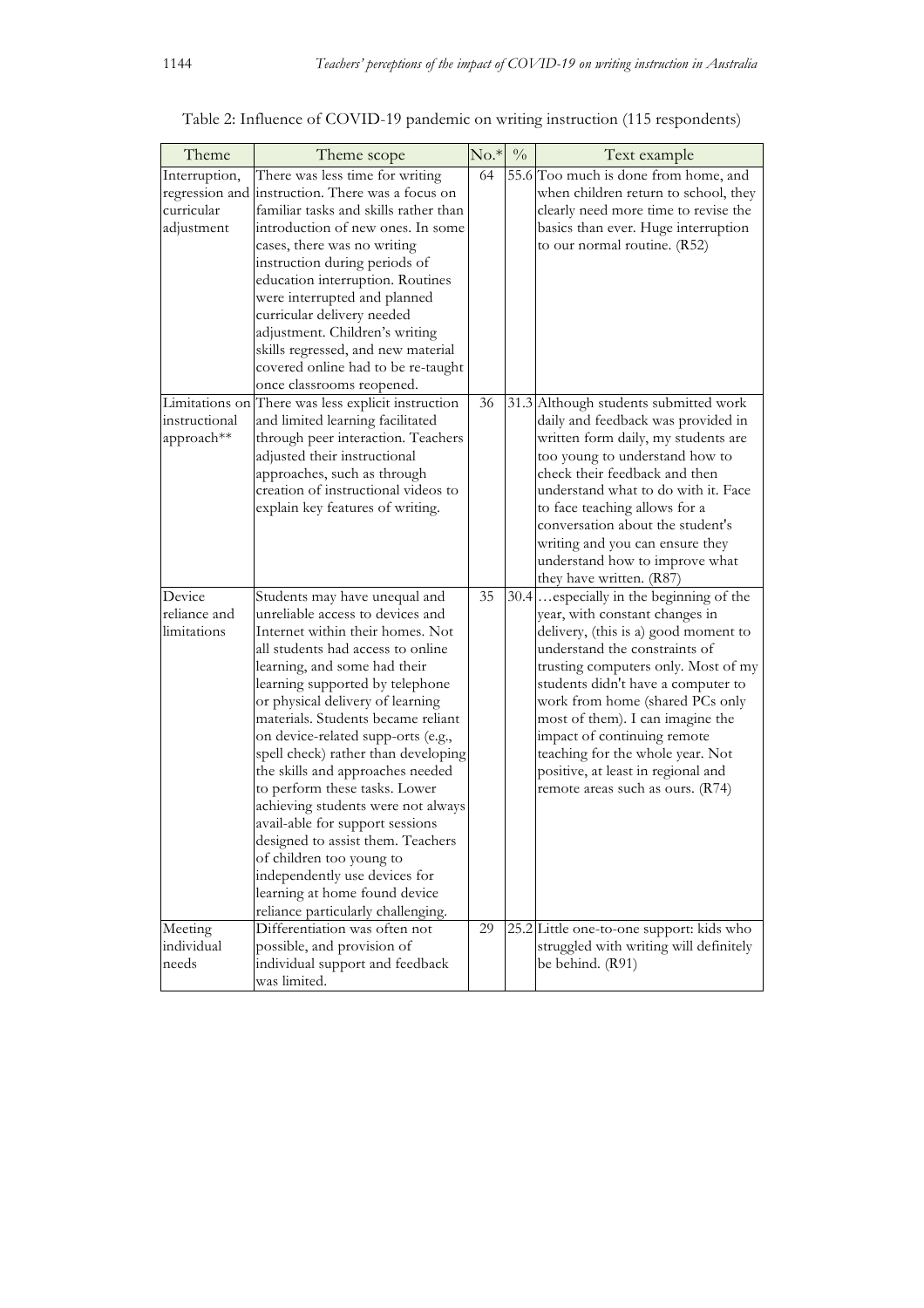| Parent                       | Parents needed to act as home                                                                     | 20 |  | 17.4 More time discussing strategies with                           |  |
|------------------------------|---------------------------------------------------------------------------------------------------|----|--|---------------------------------------------------------------------|--|
| support                      | schooling education supports and                                                                  |    |  | parents, with most parents wanting                                  |  |
|                              | to facilitate students' device use.                                                               |    |  | to support their kids but needing                                   |  |
|                              | Parents were not necessarily                                                                      |    |  | teaching as well (teaching children                                 |  |
|                              | equipped or available to be                                                                       |    |  | and parents simultaneously), the                                    |  |
|                              | educators. Parents were not always                                                                |    |  | most challenging year of my career.                                 |  |
|                              | fluent English language speakers                                                                  |    |  | (R48)                                                               |  |
|                              | able to support writing in English.                                                               |    |  |                                                                     |  |
|                              | Parents needed teacher support                                                                    |    |  |                                                                     |  |
|                              | and instruction to be able to                                                                     |    |  |                                                                     |  |
|                              | support home schooling. Where                                                                     |    |  |                                                                     |  |
|                              | parents provided heavy assistance                                                                 |    |  |                                                                     |  |
|                              | to their children, teachers were                                                                  |    |  |                                                                     |  |
|                              | unsure about students' real                                                                       |    |  |                                                                     |  |
|                              | progress.                                                                                         |    |  |                                                                     |  |
| Wellbeing and                | Teacher wellbeing was affected by                                                                 | 11 |  | 9.6 Most of my students have family                                 |  |
| motivation                   | the pressures of adapting their                                                                   |    |  | overseas, some close family. This<br>made it much more difficult to |  |
|                              | modes of delivery and supporting<br>families to learn from home.                                  |    |  |                                                                     |  |
|                              | Student anxiety and stress                                                                        |    |  | manage behavioural issues and<br>overall anxiety. (R53)             |  |
|                              | impacted upon their learning.                                                                     |    |  |                                                                     |  |
|                              | Student motivation was lower.                                                                     |    |  |                                                                     |  |
|                              | Teachers also had to deal with                                                                    |    |  |                                                                     |  |
|                              | parental stress.                                                                                  |    |  |                                                                     |  |
| Positive                     | Positive changes to writing                                                                       | 8  |  | 7.0 We have worked as a year level team                             |  |
| outcomes                     | instruction focussed on increased                                                                 |    |  | for the first time to plan lessons.                                 |  |
|                              | support from colleagues for                                                                       |    |  | Because of this I have had more                                     |  |
|                              | planning and sharing of resources.                                                                |    |  | assistance with planning writing                                    |  |
|                              |                                                                                                   |    |  | lessons and my colleagues have                                      |  |
|                              |                                                                                                   |    |  | helped me teach better writing                                      |  |
|                              |                                                                                                   |    |  | lessons. $(R19)$                                                    |  |
| Assessment                   | Teachers found it difficult to                                                                    | 5  |  | 4.3 Very hard to assess children's                                  |  |
|                              | assess student learning in writing                                                                |    |  | learning progress across areas,                                     |  |
|                              | during this time, and manner of                                                                   |    |  | including in writing. (R46)                                         |  |
|                              | assessment changed. The                                                                           |    |  |                                                                     |  |
|                              | cancellation of high stakes                                                                       |    |  |                                                                     |  |
|                              | NAPLAN testing (NAP, 2021) of                                                                     |    |  |                                                                     |  |
|                              | writing was viewed as a positive.                                                                 |    |  |                                                                     |  |
| No theme                     | One word or brief responses with                                                                  | 3  |  | 2.6 Ideas. (R4)                                                     |  |
|                              | unclear meaning that could not be                                                                 |    |  |                                                                     |  |
|                              | coded without supposition.                                                                        |    |  |                                                                     |  |
|                              | * Limited to one per respondent even if that respondent made multiple mentions.                   |    |  |                                                                     |  |
|                              | ** Where limitations on instructional approach solely focused on device reliance and limitations, |    |  |                                                                     |  |
| these were coded separately. |                                                                                                   |    |  |                                                                     |  |

Further research is needed to explore why slightly over a quarter of Australian teachers reported no effect of the COVID-19 pandemic on writing instruction.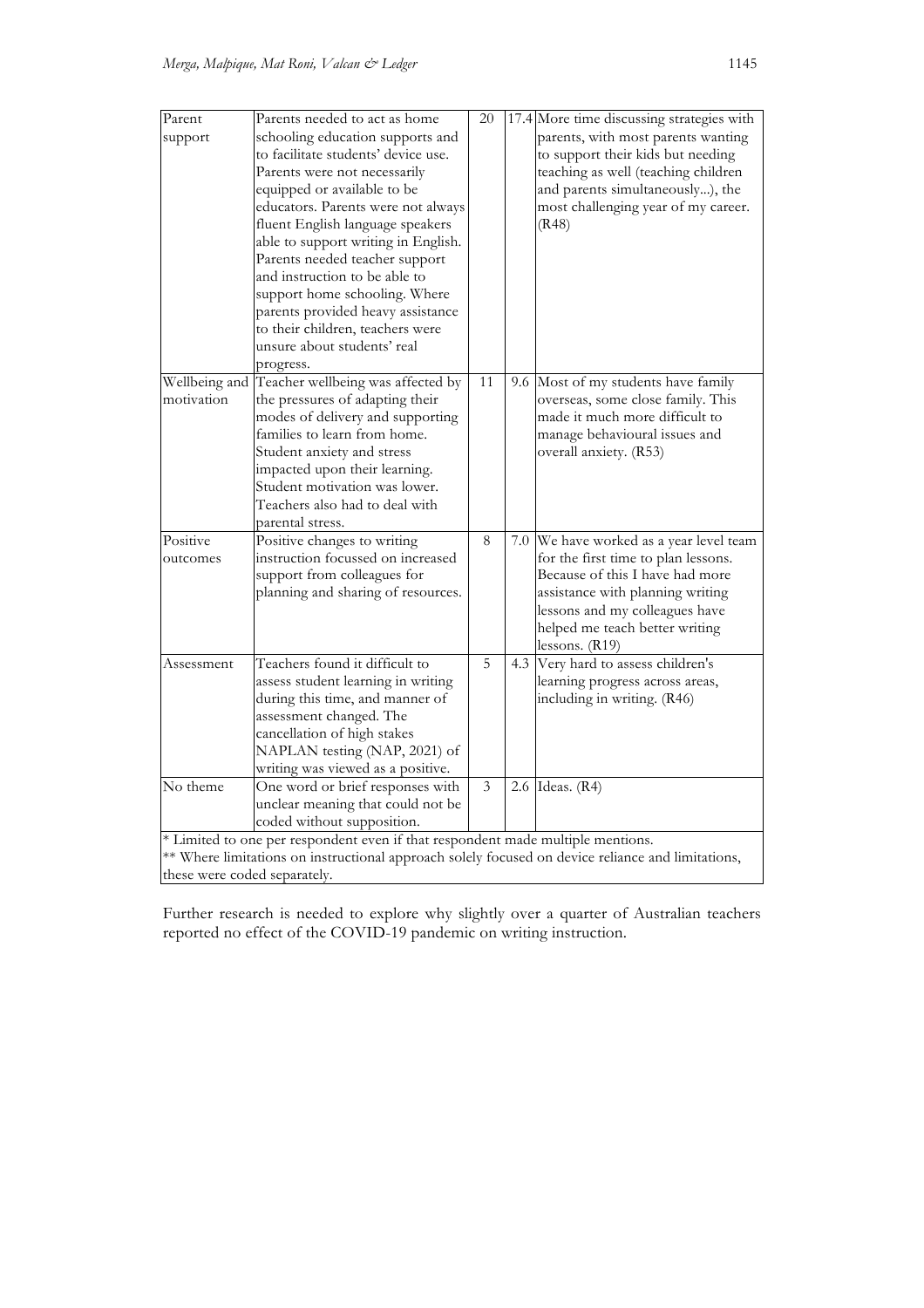It would be worth investigating if the roots of such differences relate to different levels of preparedness and support at individual, school and state and territory levels to adjust to education interruption. For example, research is needed to explore varying impacts of different levels of resourcing to manage the transition to home learning; different levels of schooling implicated (e.g., teachers of students in lower primary years might report higher levels of interruption that those of students in upper primary); and perhaps differences at individual teacher level, such as base line sense of teacher efficacy prior to pandemic. These are some of the many possibilities warranting further investigation.

# **The influence of COVID-19 pandemic on writing instruction**

### **Interruption, regression and curricular adjustment**

The teachers in our study described the challenges of interruption of writing instruction that they endeavoured to manage and mitigate through curricular adjustment where possible. This period of interrupted instruction was followed by a perceived regression in writing skills, necessitating a need to return to fundamental skills. Not only did COVID-19 related school closures pose a significant interruption to school routines, but they were also typically implemented with no fixed ending in sight (Bansak & Starr, 2021). This meant that writing instruction was either entirely interrupted or delivered in a very different mode. Adapting instructional approaches to meet the vastly different requirements triggered by COVID-19 related school closures needed to be done swiftly, and levels of support for this change may have been widely varying as experienced in the European context (Grasso et al., 2021).

Mastering writing involves the development of lower-order (e.g., handwriting, keyboarding, and spelling) and higher-order skills (e.g., strategies for planning and revising texts), which in turn require the development of linguistic, cognitive and sensory-motor skills (Berninger & Swanson, 1994). Because of its complexity and the need to include the teaching of all these writing skills in tandem, learning to write takes many years of guided practice and explicit teaching (Graham, 2019). As such, interrupted instruction, especially long interruptions as experienced in many countries due to COVID-19 restrictions, may have an adverse impact on writing development in the primary years of schooling when children are still "relatively early in the process of acquiring and mastering the needed know-how" of effective writing (Graham et al., 2019, p. 488).

#### **Limitations on instructional approach**

The impacts of limitations on instructional approach over this time will be further realised retrospectively. With explicit instruction in writing vital for student attainment in this area (Graham et al., 2019; Malpique, Simão & Frison, 2017), and with this instruction complicated or entirely interrupted for sustained periods in many cases, we can expect to see an impact on student learning of writing. However, loss of opportunities for peer and group learning in writing instruction may also have a negative impact on student writing skills, and one study of the experiences of migrant children in Poland during the COVID-19 pandemic found that students regret the loss of opportunities to learn with peers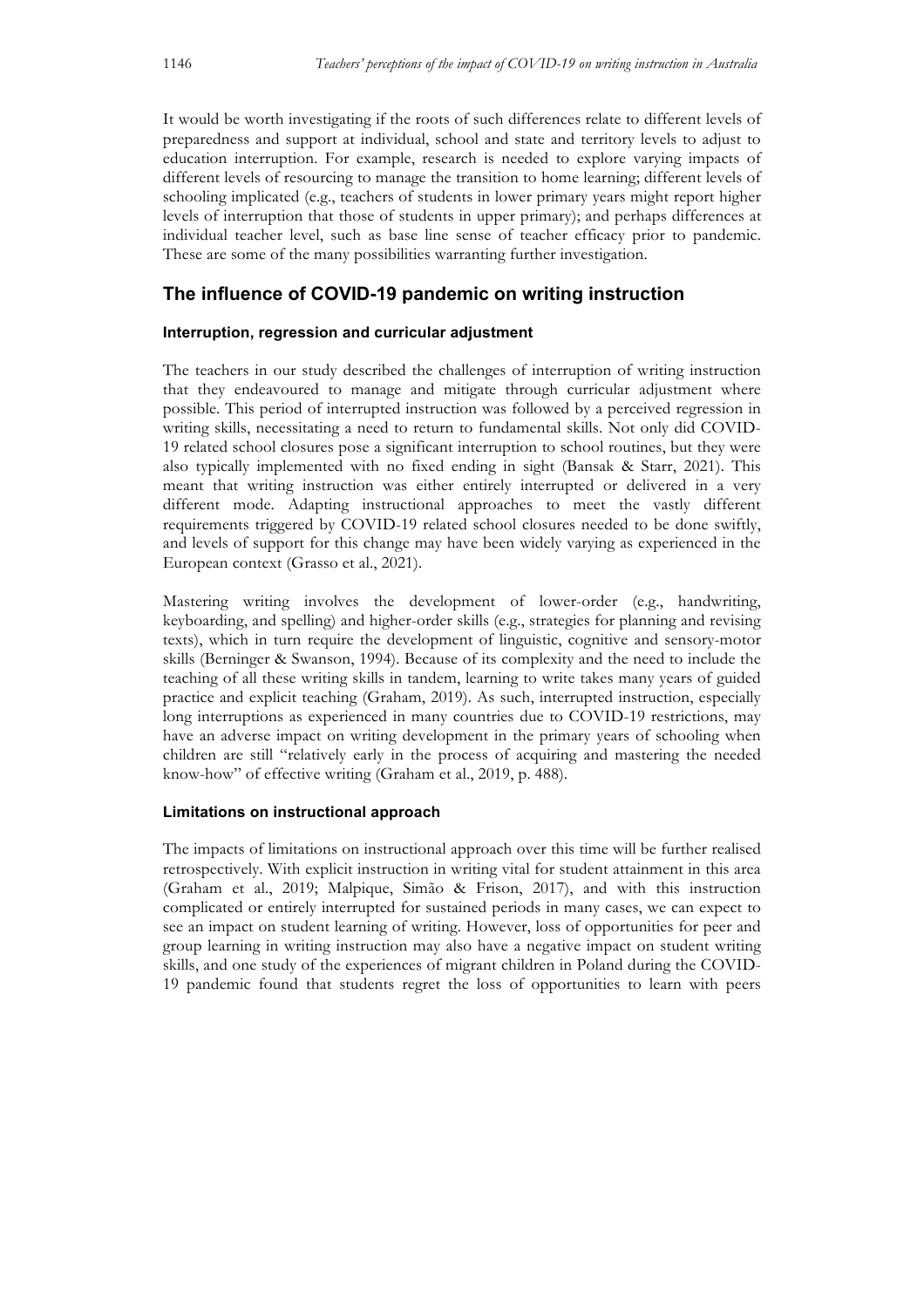(Popyk, 2021). Though this Polish study does not focus specifically on writing instruction, the benefits of collaborative writing are well established, with empirical research advocating for the advantages of peer support in enhancing students' persistence in writing and planning texts (Malpique & Simão, 2019). In a meta-analysis of true and quasiexperimental writing instruction studies, findings showed that giving children opportunities to plan and revise their texts together also improved the quality of the texts they produce (Graham et al., 2015). Considering the challenges of providing individual support and feedback during COVID-19, and the face-to-face restrictions that some teachers reported in our study, it becomes pertinent to understand if and how peer and group writing is being implemented during this pandemic and its implications for writing development.

### **Device reliance and limitations**

The concern around device reliance and limitations articulated by respondents is compelling, and further research should seek to determine if these reservations are more highly concentrated in schools serving disadvantaged communities, as could be anticipated. Lower SES students are less likely to have access to these tools and affordances (Domina et al., 2021), and Kuhfeld et al (2020) predicted that "differential access to technology and remote instruction during the COVID-19 school closures could widen school SES achievement gaps" (p. 560). Many of our respondents highlighted that unequal resourcing was an issue experienced first-hand by themselves and their students. However, it is also worth noting that even pre-COVID-19, crucial considerations around device use were being sidelined in relation to burgeoning implementation of online learning and assessment, and perhaps these issues will gain higher visibility in the context of the remote learning necessitated by the COVID-19 pandemic. For example, Australia continues to plough ahead with its movement toward high-stakes online writing assessment in 2022 for children as young as Year 3 (ACARA, n.d.), without sufficiently accounting for how wealthier children with more access to keyboards may find their advantage compounded by such a shift, with the reverse experience for disadvantaged students. Seeing inequities further perpetuated in COVID-19 related education interruption should ideally give some pause to these changes, and greater consideration to how they may impact on children from lower SES contexts.

#### **Meeting individual needs**

One of the disadvantages that teachers in our study reported for writing instruction during COVID-19 was the lack of opportunities to differentiate writing instruction and to provide individual feedback to students in completing writing activities. Similar findings have been reported by Letzel et al. (2020) in a nation-wide research project developed in Germany, examining parents', students' and teachers' home-schooling experiences during COVID-19. Participants felt that "hardly any differentiation was implemented to address not only special education needs students, but all learners' needs" (p. 169). An additional important finding from their study was that approximately 50% of students reported not having received the feedback and support they needed from their teachers. While the study looked at general home-schooling experiences during education interruption, the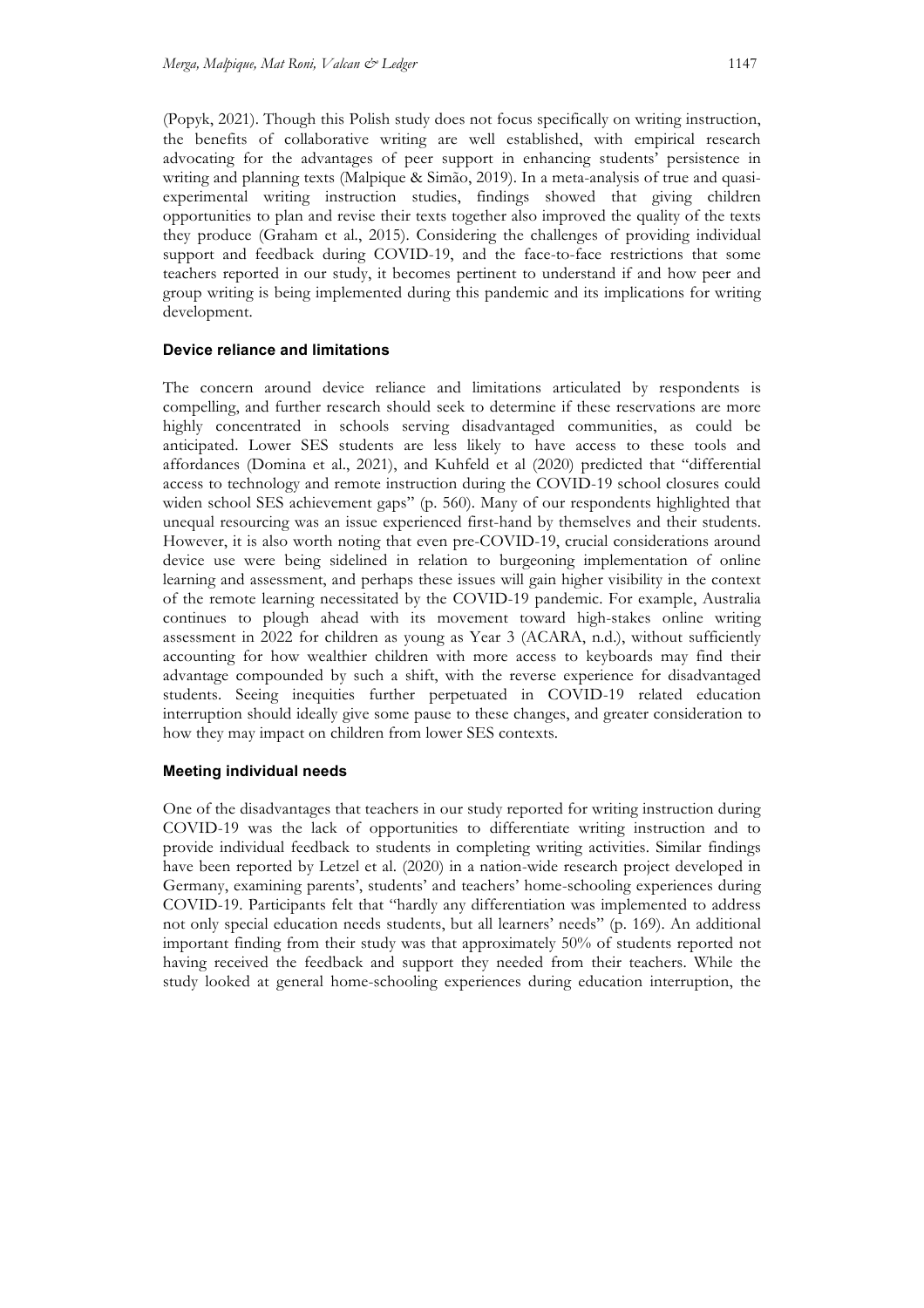impact of lack of differentiation and individual support is particularly relevant for writing instruction and development. Indeed, tailoring instruction to address students' individual differences and needs is a key component of effective writing instruction (Bazerman et al., 2017). Differentiation in writing instruction includes responding to diversity and developing instructional practices that cater for students with different backgrounds (e.g., gender, culture and language); developing opportunities to provide individual feedback and continuous support while students' progress in learning lower and higher-order writing skills; adapting instruction and assessment to meet individual needs; and offering accommodations to address individual students' challenges and specific difficulties in writing (Graham, 2019). Our findings indicate that some of these practices may not be happening during the COVID-19 pandemic, potentially advancing the existing gap in the writing performance of primary school children (Kim et al., 2015). In line with Letzel and colleagues (2020), we argue for the urgency of prioritising educational equality for homebased and school-based writing instruction during the COVID-19 crisis.

#### **Parent support**

In normal schooling circumstances, parents can be valuable partners in writing skill acquisition. Students first literacy experiences (e.g., alphabet writing, writing notes, getting cards) take place in the home environment in interaction with parents and siblings (Alston-Abel & Berninger, 2018; Camacho & Alves, 2017). However, parents are not equally positioned to provide student support, and "home learning environment and family support" has already been implicated as a key factor that can influence the quality of remote learning (Finkel, 2020, p. 1). U.S. research from Pew Research Center suggests that parents from lower SES backgrounds are most concerned about their children being disadvantaged by COVID-19 pandemic related school closures (Horowitz, 2020). Parental education is related to student access in home schooling, and parents are not equally able to provide their children with educational expertise (Dietrich et al., 2021), no matter how willing they are to support their children.

Findings from a recent U.S. survey of nearly 10,000 parents of primary school students exploring predictors of student engagement during the early stages of COVID-19 related remote learning found that "students of relatively highly educated parents have more success in completing and submitting assignments online and log on to remote instruction relatively frequently" (Domina et al., 2021, p. 8). Parents have varying educational capital, time availability, and attitudes toward supporting their child's learning. Parents' selfdetermination, self-efficacy, confidence, and responsibility to support homework-related writing activities may also vary. The limited available research examining the effects of parental involvement in writing during regular schooling suggest parental reinforcement and praise foster primary children's effective writing and achievement (Camacho & Alves, 2017). In a study examining home literacy practices in primary education in the U.S., Alston-Abel and Berninger (2018) found that parents were more involved in supporting their children's homework-related writing activities than reading activities.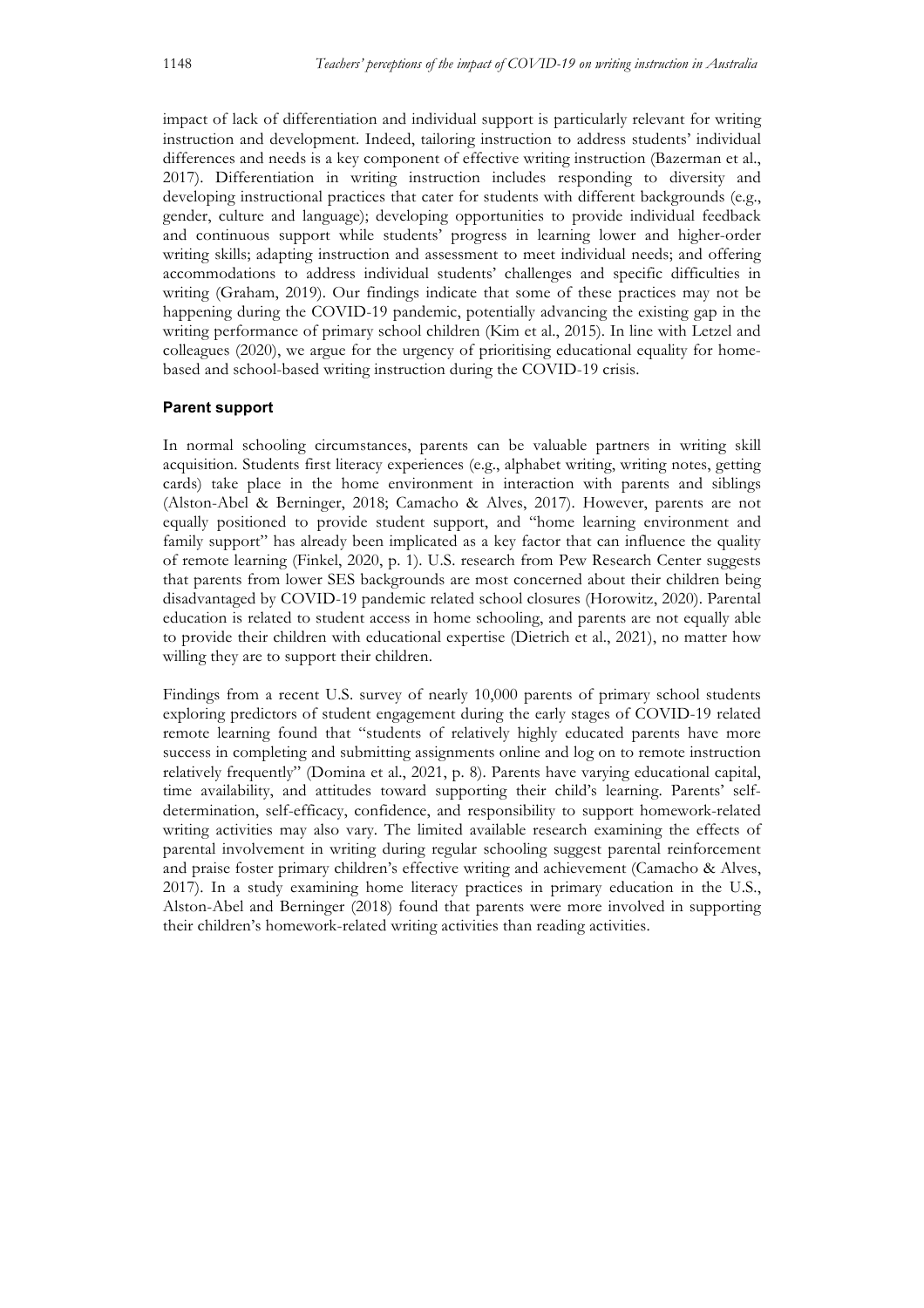However, our study suggests that high levels of parental engagement were not always in the best interests of student learning in writing during COVID-19 related home schooling. Teachers reported excessive parental intervention during COVID-19 restrictions and related home-schooling experiences, where it was felt that some parents did their children's work for them. Klugman and Ho (2020) have also raised this issue in relation to reliable student assessment during COVID-19 related home schooling, alongside issues with technology. Because of the multiple aspects of home schooling, further research should attempt to explore the effects of parental involvement in writing during COVID-19 remote learning to understand implications for children's writing acquisition and development.

#### **Wellbeing and motivation**

Previous qualitative research from Brazil has suggested that student engagement and motivation declined in remote learning mode, with teachers having to work hard to maintain student connection (Halpern, 2021). Furthermore, parental educational background, while implicated, is not the only factor at play as households struggle with varying degrees of COVID-19 related stressors (Bansak & Starr, 2021). Even in Australia, which has experienced comparatively low COVID-19 related mortality, families had to grapple with challenges such as economic difficulties, job losses, and deaths of family overseas. Student engagement and motivation are key resources in learning and achievement in writing (Collie et al., 2016), however favourable dispositions toward writing could be negatively influenced by unfavourable circumstances and their impacts, such as the stressors of the pandemic scenario. Further research is needed to capture the impact of COVID-19 related education interruption on students' motivation and engagement in learning in general, but also specific to literacy learning. However, it should also explore the impact on teachers who find themselves needing to foster wellbeing in students and their families while also experiencing significant pressures in their own lives.

#### **Positive outcomes**

We were interested to note that in the few instances where the impact of COVID-19 was seen to be positive, this was often related to increased support from colleagues for planning and sharing of resources. Research shows writing instruction is influenced by teachers' beliefs, knowledge, and preparation to teach writing, with teachers allocating more time and effort to teach writing "if they are better prepared to teach it, feel more confident in their capabilities to teach it, derive greater pleasure from teaching it, and consider it an important skill" (for a review see Graham, 2019, p. 282). Teachers often report that their preparation to teach writing is inadequate (e.g., Brindle et al., 2016; Myers et al., 2016). Teachers' preparation, knowledge, and experiences of teaching writing vary due to a complexity of social, cultural, and historic factors that shape the writing community in which writing instruction takes place (Graham, 2019; Malpique, Pino-Pasternak & Roberto, 2020). Hence, developing formal and informal opportunities for teachers to learn and share evidence-based practices for writing instruction to respond to the challenges of COVID-19's teaching restrictions becomes more relevant than ever.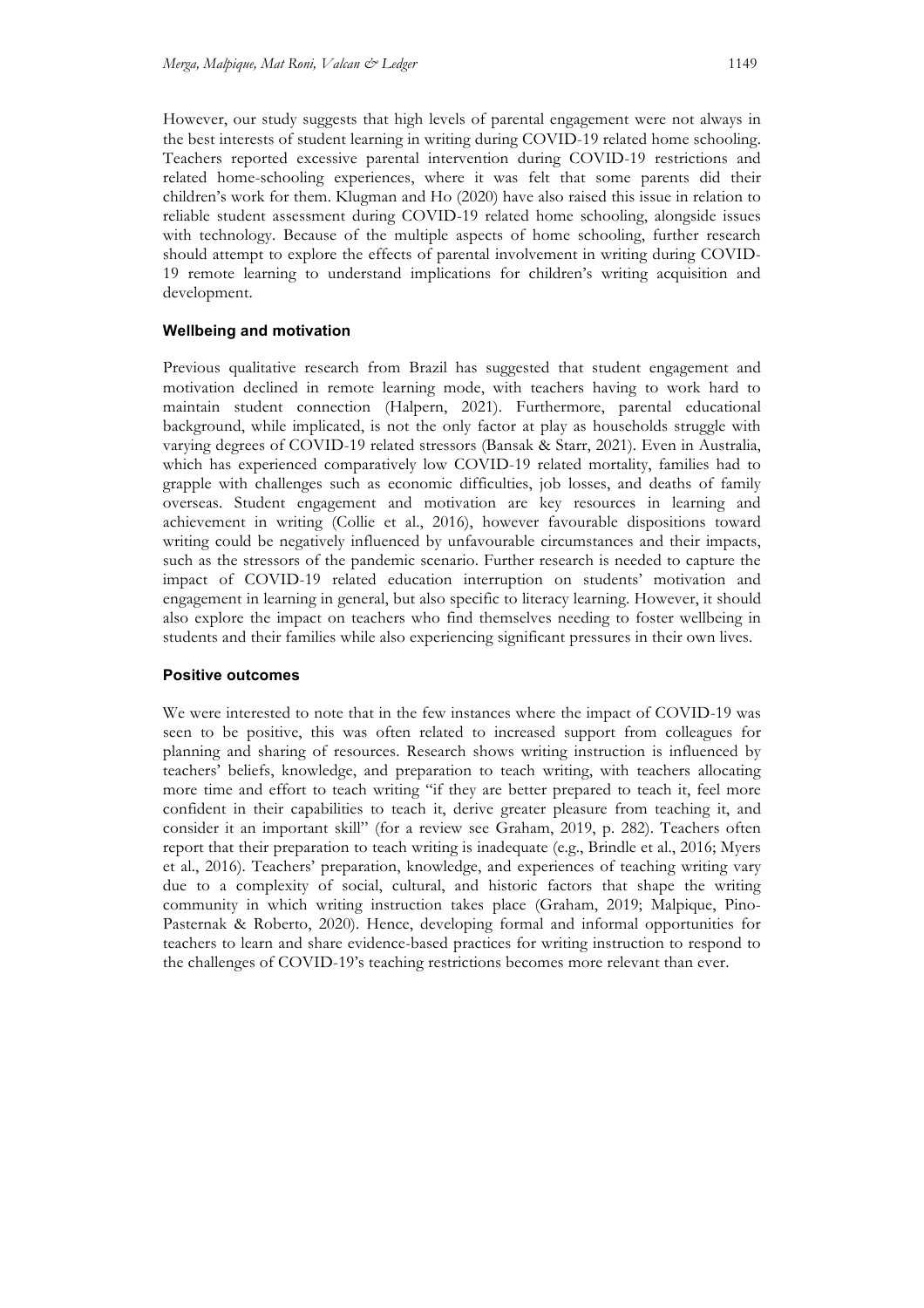#### **Assessment**

Finally, though it emerged as a relatively minor consideration in this sample, assessment of writing was a challenge during this time that was difficult to mitigate. Klugman and Ho (2020) noted that in crisis scenarios such as the current COVID-19 pandemic, "many physical and psychological factors" may impact on the accuracy of assessment, introducing "construct-irrelevant variance". Furthermore, and also relating to our prior discussion around wellbeing, "physical health and safety must come first in a crisis, followed by assessments of social and emotional wellbeing", and "students must be safe and feel safe before they can learn or demonstrate what they have learned" (p. 68). Given the current challenges, education interruption has the potential to be recurring in the current unstable environment of burgeoning virus strain variations and questions about the efficacy and availability of vaccinations (e.g., Steinhauser, 2021), and therefore the question of how to sensitively and reliably assess student writing achievement to support their continued improvement warrants further investigation.

### **Conclusions**

Future interventions to enhance the delivery of home-based learning of writing during education interruption can be informed by these findings. Further research will be needed to accurately quantify levels of interruption, degree of regression in learning, factors influencing student learning during education interruption conditions and best-practice in curricular adjustment for such circumstances, in order to mitigate the impacts of such events on students' learning of the essential skill of writing. The uneven levels of parental and technological resourcing children can draw on in their homes is a perennial issue, but one further exacerbated by education interruption. While technologies may advance to overcome limitations on instructional approach and assessment, they will still only benefit those with the access to technology to make use of them. Periods of education interruption are likely to be times where inequities are exacerbated, and capacity to support individual needs are greatly curtailed. Furthermore, the increased demand for teachers to bolster the wellbeing of students and their families warrants further attention. The silver lining of collaborative planning and resource sharing enjoyed in education interruption hopefully is not lost when normal schooling resumes.

It is essential that research in this space continue to be conducted, as the COVID-19 pandemic is a persistent issue unprecedented in modern times that will require considerable agility and responsiveness from Australian governments at national and state/territory levels. If we are to minimise its impact on children's learning, we must have a pragmatic and comprehensive understanding of how education interruption impacts on diverse facets of learning beyond hypothetical projections. We must evaluate the effectiveness of resources designed to reduce the impacts of education interruption, such as online resources for educators and parents produced by state departments of education. It would also be of value for future research to consider how specific lower-order and higher-order writing skill development may have been influenced differently by COVID-19.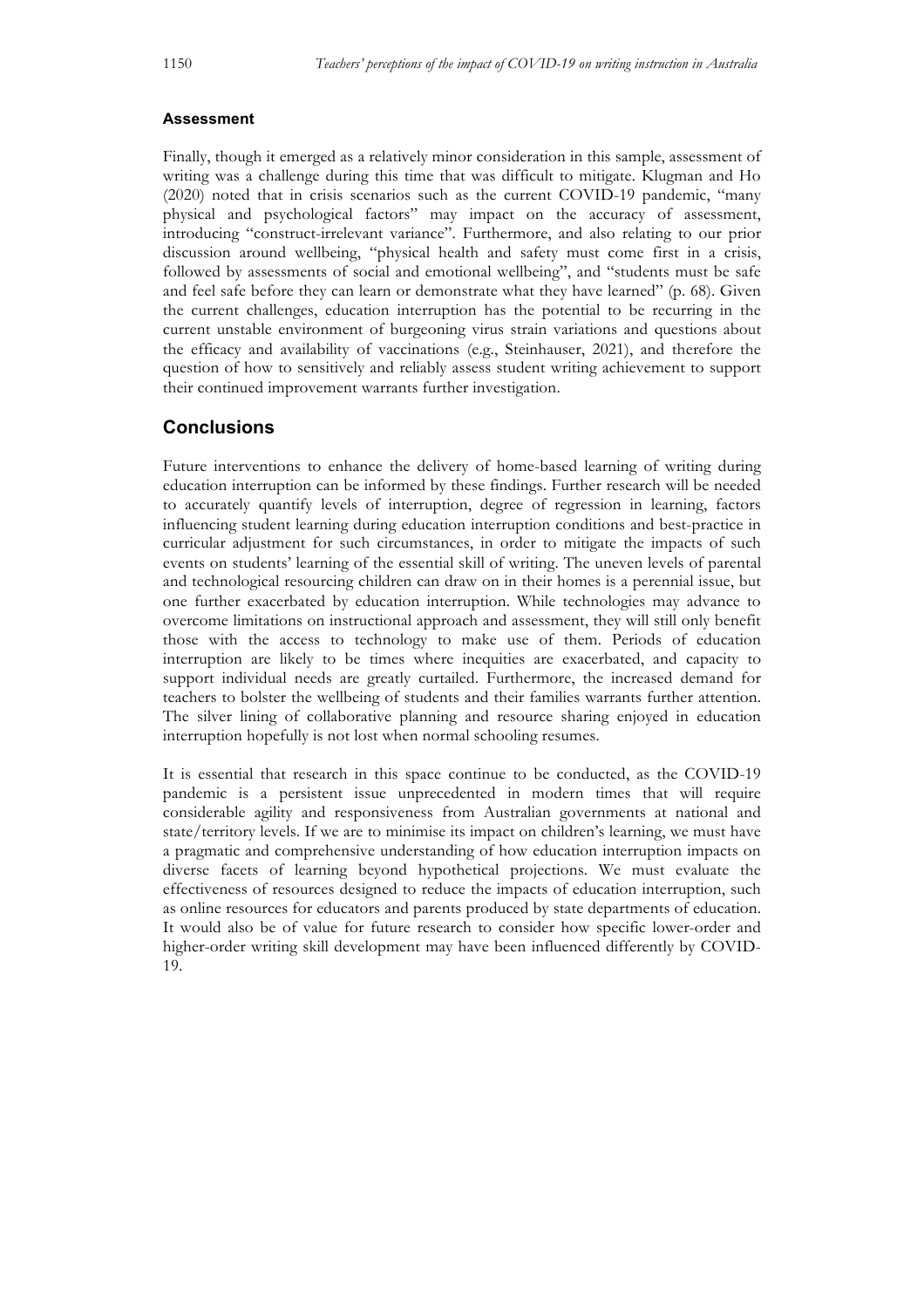## **Acknowledgements**

The authors would like to thank the respondents for taking the time to participate in our survey, and the Collier Charitable Fund for funding this project.

### **References**

- Allington, R. L., McGill-Franzen, A., Camilli, G., Williams, L., Graff, J., Zeig, J. & Nowak, R. (2010). Addressing summer reading setback among economically disadvantaged elementary students. *Reading Psychology*, 31(5), 411-427. https://doi.org/10.1080/02702711.2010.505165
- Alston-Abel, N. L. & Berninger, V. W. (2018). Relationships between home literacy practices and school achievement: Implications for consultation and home-school collaboration. *Journal of Educational and Psychological Consultation*, 28(2), 164-189. https://doi.org/10.1080/10474412.2017.1323222
- Australian Curriculum, Assessment and Reporting Authority (ACARA) (n.d). *NAPLAN Online*. https://www.nap.edu.au/online-assessment
- Australian Government Department of Education, Skills and Employment (2021). *Coronavirus (COVID-19) information for schools and students*. https://www.dese.gov.au/COVID-19/schools
- Australian Government Department of Health (2021). *Coronavirus (COVID-19) case numbers and statistics*. https://www.health.gov.au/news/health-alerts/novelcoronavirus-2019-ncov-health-alert/coronavirus-COVID-19-current-situation-andcase-numbers#cases-active-cases-and-deaths-by-state-and-territory
- Azevedo, J. P., Hasan, A., Goldemberg, D., Iqbal, S. A. & Geven, K. (2020). *Simulating the potential impacts of COVID-19 school closures on schooling and learning outcomes: A set of global estimates*. Washington, DC: World Bank. https://www.worldbank.org/en/topic/education/publication/simulating-potential-

impacts-of-COVID-19-school-closures-learning-outcomes-a-set-of-global-estimates

- Bansak, C. & Starr, M. (2021). COVID-19 shocks to education supply: How 200,000 US households dealt with the sudden shift to distance learning. *Review of Economics of the Household*, 19(1), 63-90. https://doi.org/10.1007/s11150-020-09540-9
- Bazerman, C., Graham, S., Applebee, A. N., Matsuda, P. K., Berninger, V. W., Murphy, S., Brandt, D., Rowe, D. W. & Schleppegrell, M. (2017). Taking the long view on writing development. *Research in the Teaching of English*, 51(3), 351-360. https://www.jstor.org/stable/44821267
- Berninger, V. W. & Swanson, H. L. (1994). Children's writing: Toward a process theory of the development of skilled writing. In E. C. Butterfield (Ed.), *Children's writing: Toward a process theory of development of skilled writing* (pp. 57-81). Greenwich, CT: JAI Press.
- Brindle, M., Graham, S., Harris, K. R. & Hebert, M. (2016). Third and fourth grade teacher's classroom practices in writing: A national survey. *Reading and Writing*, 29(5), 929-954. https://doi.org/10.1007/s11145-015-9604-x
- British Broadcasting Corporation (2020). COVID in Australia: Melbourne to exit 112-day lockdown. *BBC News*, 26 October. https://www.bbc.com/news/world-australia-54686812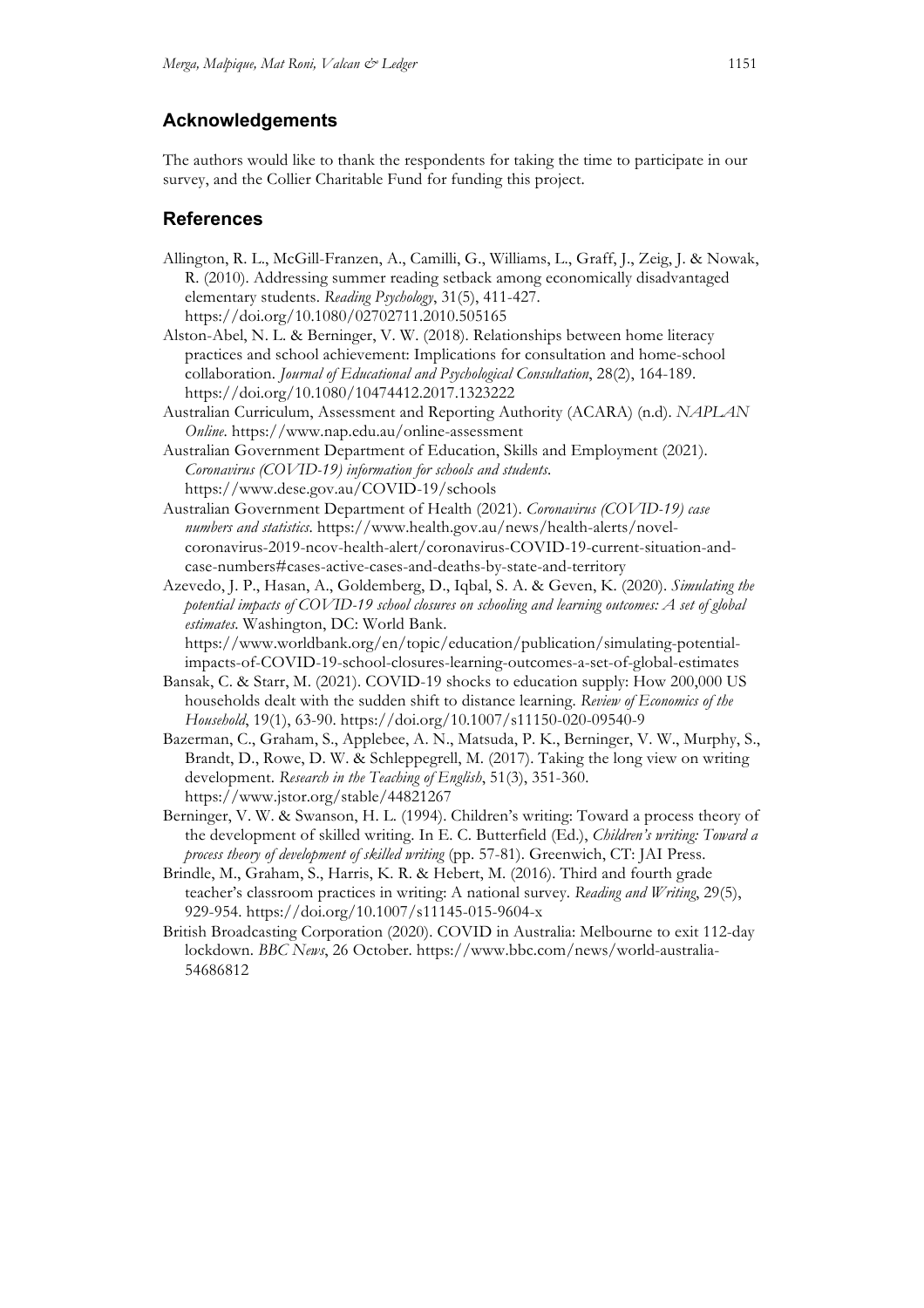Camacho, A. & Alves, R. A. (2017). Fostering parental involvement in writing: Development and testing of the program Cultivating Writing. *Reading and Writing*, 30(2), 253-277. https://doi.org/10.1007/s11145-016-9672-6

- Centers for Disease Control and Prevention (2020). *Why it natters: The pandemic threat*. https://www.cdc.gov/globalhealth/healthprotection/fieldupdates/winter-2017/whyit-matters.html
- Christensen, C. A. (2005). The role of orthographic-motor integration in the production of creative and well-structured written text for students in secondary school. *Educational Psychology*, 25(5), 441-453. https://doi.org/10.1080/01443410500042076
- Cohen, J. (1988). *Statistical power analysis for the behavioral sciences* (2nd ed). New York: Taylor and Francis. https://doi.org/10.4324/9780203771587
- Collie, R. J., Martin, A. J. & Curwood, J. S. (2016). Multidimensional motivation and engagement for writing: Construct validation with a sample of boys. *Educational Psychology*, 36(4), 771-791. https://doi.org/10.1080/01443410.2015.1093607
- Cutler, L. & Graham, S. (2008). Primary grade writing instruction: A national survey. *Journal of Educational Psychology*, 100(4), 907-919. https://doi.org/10.1037/a0012656
- Darling-Hammond, L. (1998). Teacher learning that supports student learning. *Educational Leadership*, 55(5), 6-11. [excerpt] https://www.ascd.org/el/articles/teacher-learningthat-supports-student-learning
- Dietrich, H., Patzina, A. & Lerche, A. (2021). Social inequality in the homeschooling efforts of German high school students during a school closing period. *European Societies*, 23(sup1), S348-S369. https://doi.org/10.1080/14616696.2020.1826556
- Domina, T., Renzulli, L., Murray, B., Garza, A. N. & Perez, L. (2021). Remote or removed: Predicting successful engagement with online learning during COVID-19. *Socius: Sociological Research for a Dynamic World*, 7, online first. https://doi.org/10.1177/2378023120988200
- Ewing, L. A. & Vu, H. Q. (2020). Navigating 'home schooling' during COVID-19: Australian public response on Twitter. *Media International Australia*, 178(1), 77-86.
- Faul, F., Erdfelder, E., Buchner, A. & Lang, A. G. (2009). Statistical power analyses using G\* Power 3.1: Tests for correlation and regression analyses. *Behavior Research Methods*, 41(4), 1149-1160.
- Feilzer, M. Y. (2010). Doing mixed methods research pragmatically: Implications for the rediscovery of pragmatism as a research paradigm. *Journal of Mixed Methods Research*, 4(1), 6-16. https://doi.org/10.1177/1558689809349691
- Finkel, A. (2020). *Differential learning outcomes for online versus in-class education*. Australian Government: Office of the Chief Scientist. https://www.dese.gov.au/download/10674/dr-alan-finkel-ao-faa-ftse-fahms-rapidresearch-information-forum/20439/document/pdf
- Graham, S. (2019). Changing how writing is taught. *Review of Research in Education*, 43(1), 277-303. https://doi.org/10.3102/0091732X18821125
- Graham, S., Harris, K. R., Fishman, E., Houston, J., Wijekumar, K., Lei, P. W. & Ray, A. B. (2019). Writing skills, knowledge, motivation, and strategic behavior predict students' persuasive writing performance in the context of robust writing instruction. *The Elementary School Journal*, 119(3), 487-510.

https://www.journals.uchicago.edu/doi/abs/10.1086/701720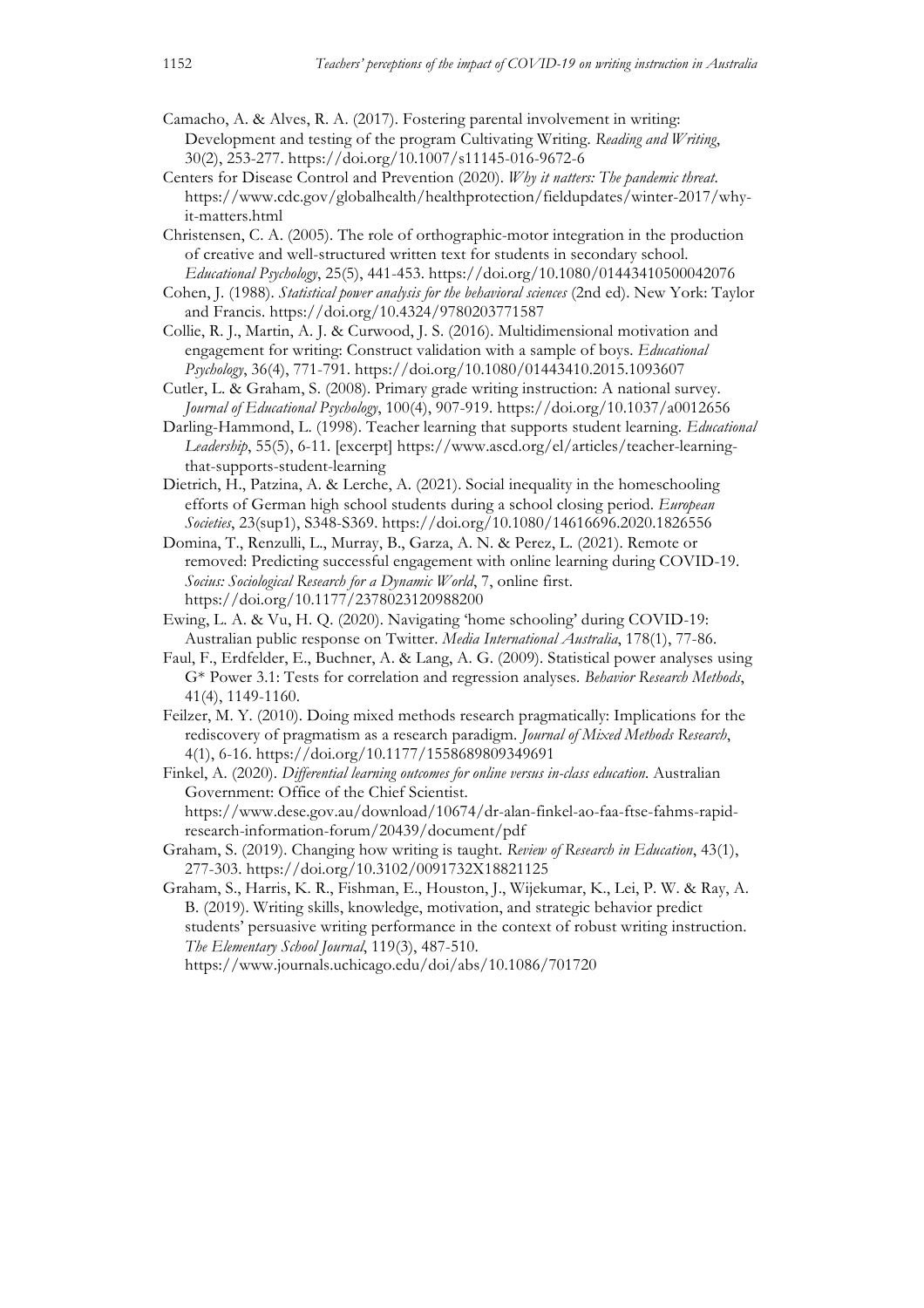- Graham, S., Harris, K. R. & Santangelo, T. (2015). Research-based writing practices and the common core: Meta-analysis and meta-synthesis. *The Elementary School Journal*, 115(4), 498-522. https://www.journals.uchicago.edu/doi/pdf/10.1086/681964
- Graham, S. & Rijlaarsdam, G. (2016). Writing education around the globe: Introduction and call for a new global analysis. *Reading and Writing*, 29(5), 781-792. https://doi.org/10.1007/s11145-016-9640-1
- Grasso, M., Klicperová-Baker, M., Koos, S., Kosyakova, Y., Petrillo, A. & Vlase, I. (2021). The impact of the coronavirus crisis on European societies. what have we learnt and where do we go from here? - Introduction to the COVID volume. *European Societies*, 23(sup1). https://doi.org/10.1080/14616696.2020.1869283
- Guetterman, T. C., Fetters, M. D. & Creswell, J. W. (2015). Integrating quantitative and qualitative results in health science mixed methods research through joint displays. *The Annals of Family Medicine*, 13(6), 554-561. https://doi.org/10.1370/afm.1865
- Halpern, C. (2021). Distant learning: The experiences of Brazilian schoolteachers during the COVID-19 school closures. *Journal of Ethnic and Cultural Studies*, 8(1), 206-225. https://doi.org/10.29333/ejecs/595
- Horowitz, J. M. (2020). Lower-income parents most concerned about their children falling behind amid COVID-19 school closures. Pew Research Center. https://www.pewresearch.org/fact-tank/2020/04/15/lower-income-parents-mostconcerned-about-their-children-falling-behind-amid-COVID-19-school-closures/
- Kim, Y. S., Al Otaiba, S., Wanzek, J. & Gatlin, B. (2015). Toward an understanding of dimensions, predictors, and the gender gap in written composition. *Journal of Educational Psychology*, 107(1), 79-95. https://doi.org/10.1037/a0037210
- Klugman, E. M. & Ho, A. D. (2020). How can released state test items support interim assessment purposes in an educational crisis? *Educational Measurement: Issues and Practice*, 39(3), 65-69. https://doi.org/10.1111/emip.12390
- Kondracki, N. L., Wellman, N. S. & Amundson, D. R. (2002). Content analysis: Review of methods and their applications in nutrition education. *Journal of Nutrition Education and Behavior*, 34(4), 224-230. https://doi.org/10.1016/S1499-4046(06)60097-3
- Kuhfeld, M., Soland, J., Tarasawa, B., Johnson, A., Ruzek, E. & Liu, J. (2020). Projecting the potential impact of COVID-19 school closures on academic achievement. *Educational Researcher*, 49(8), 549-565. https://doi.org/10.3102/0013189X20965918
- Letzel, V., Pozas, M. & Schneider, C. (2020). Energetic students, stressed parents, and nervous teachers: A comprehensive exploration of inclusive homeschooling during the COVID-19 crisis. *Open Education Studies*, 2(1), 159-170. https://doi.org/10.1515/edu-2020-0122
- Mackenzie, N. & Hemmings, B. (2014). Predictors of success with writing in the first year of school. *Issues in Educational Research*, 24(1), 41-54. http://www.iier.org.au/iier24/mackenzie.pdf
- Mackenzie, N. M., Scull, J. & Munsie, L. (2013). Analysing writing: The development of a tool for use in the early years of schooling. *Issues in Educational Research*, 23(3), 375-393. http://www.iier.org.au/iier23/mackenzie.pdf
- Malpique, A. A., Pino-Pasternak, D. & Roberto, M. S. (2020). Writing and reading performance in Year 1 Australian classrooms: Associations with handwriting automaticity and writing instruction. *Reading and Writing*, 33(3), 783-805. https://doi.org/10.1007/s11145-019-09994-z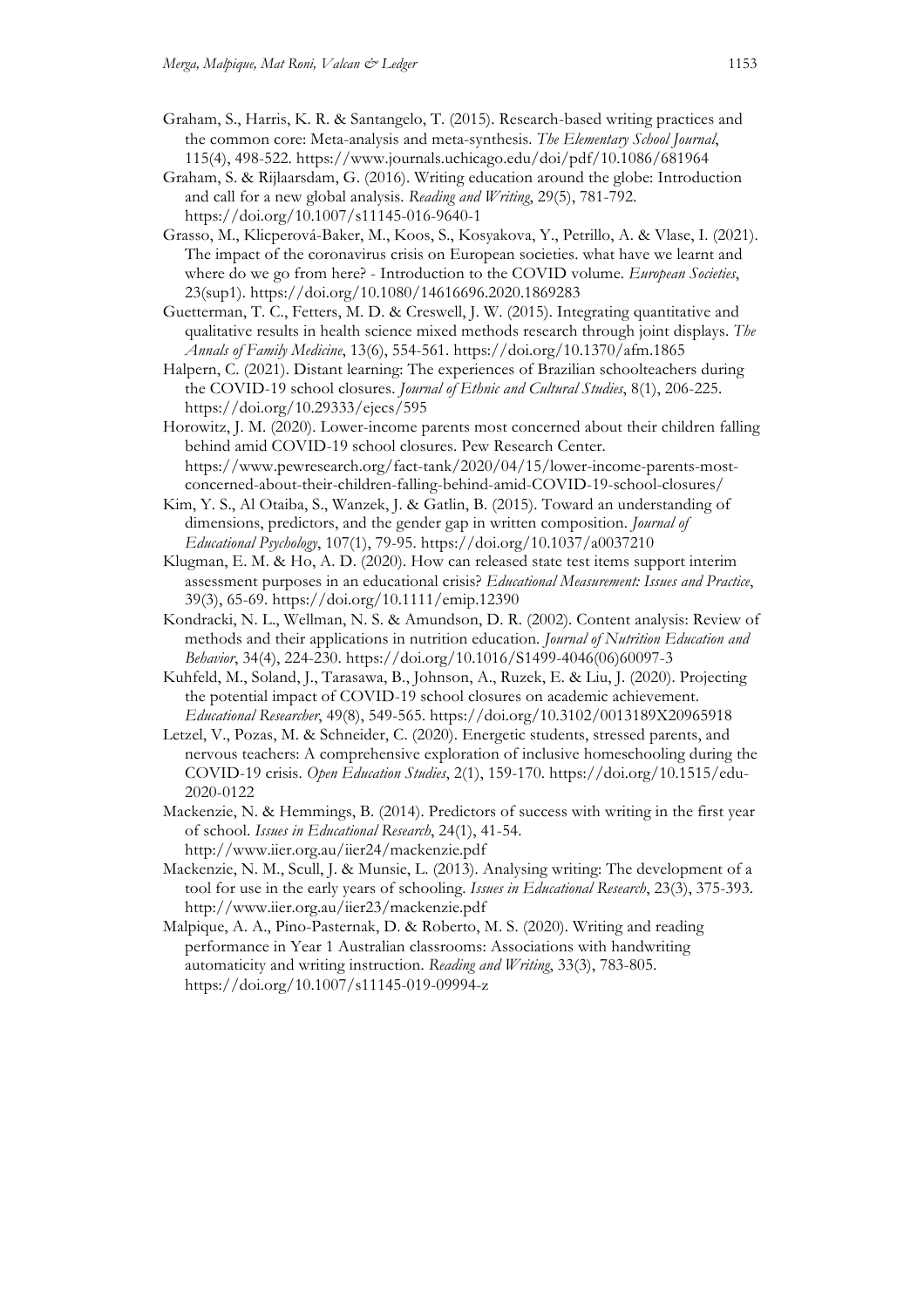- Malpique, A., Simão, A. M. V. V. & Frison, L. M. B. (2017). Self-regulated strategies for school writing tasks: A cross-cultural report. *Psychology of Language and Communication*, 21(1), 244-265. https://doi.org/10.1515/plc-2017-0012
- Malpique, A. A. & Simão, A. M. V. (2019). 'Does it work?' Adapting evidence-based practices to teach argumentative writing. *Journal of Writing Research*, 10(3), 527-567. https://doi.org/10.17239/jowr-2019.10.03.05
- Mat Roni, S., Merga, M. K. & Morris, J. E. (2020). *Conducting quantitative research in education*. Berlin, Germany: Springer. https://link.springer.com/book/10.1007/978-981-13- 9132-3
- Merga, M. K. (2020a). "Fallen through the cracks": Teachers' perceptions of barriers faced by struggling literacy learners in secondary school. *English in Education,* 54(4), 371-395. https://doi.org/10.1080/04250494.2019.1672502
- Merga, M. K. (2020b). What is the literacy supportive role of the school librarian in the United Kingdom? *Journal of Librarianship and Information Science*, online first. https://doi.org/10.1177/0961000620964569
- Myers, J., Scales, R. Q., Grisham, D. L., Wolsey, T. D., Dismuke, S., Smetana, L., Yoder, K. K., Ikpeze, C., Ganske, K. & Martin, S. (2016). What about writing? A national exploratory study of writing instruction in teacher preparation programs. *Literacy Research and Instruction*, 55(4), 309-330.
- https://doi.org/10.1080/19388071.2016.1198442
- NAP (National Asessment Program) (2021). *NAPLAN key dates*. https://www.nap.edu.au/naplan/key-dates
- Popyk, A. (2021). The impact of distance learning on the social practices of schoolchildren during the COVID-19 pandemic: Reconstructing values of migrant children in Poland. *European Societies*, 23(sup1), S530-S544. https://doi.org/10.1080/14616696.2020.1831038
- Ready, D. D. (2010). Socioeconomic disadvantage, school attendance, and early cognitive development: The differential effects of school exposure. *Sociology of Education*, 83(4), 271-286. https://doi.org/10.1177/0038040710383520
- Sacks, D., Bayles, K., Taggart, A. & Noble, S. (2020). COVID-19 and education: How Australian schools are responding and what happens next. *PwC Australia*. https://www.pwc.com.au/government/government-matters/COVID-19-educationhow-australian-schools-are-responding.html

Steinhauser, G. (2021). Rollout of AstraZeneca COVID-19 vaccine halted in South Africa after study. *The Wall Street Journal*, 7 February. https://www.wsj.com/articles/astrazeneca-vaccine-doesnt-protect-against-mild-andmoderate-cases-from-south-africa-strain-11612700385

- Thomas, D. P. (2020). Rapid decline and gender disparities in the NAPLAN writing data. *Australian Educational Researcher,* 47(5), 777-796. https://doi.org/10.1007/s13384-019- 00366-8
- White, M. D. & Marsh, E. E. (2006). Content analysis: A flexible methodology. *Library Trends*, 55(1), 22-45. http://hdl.handle.net/2142/3670